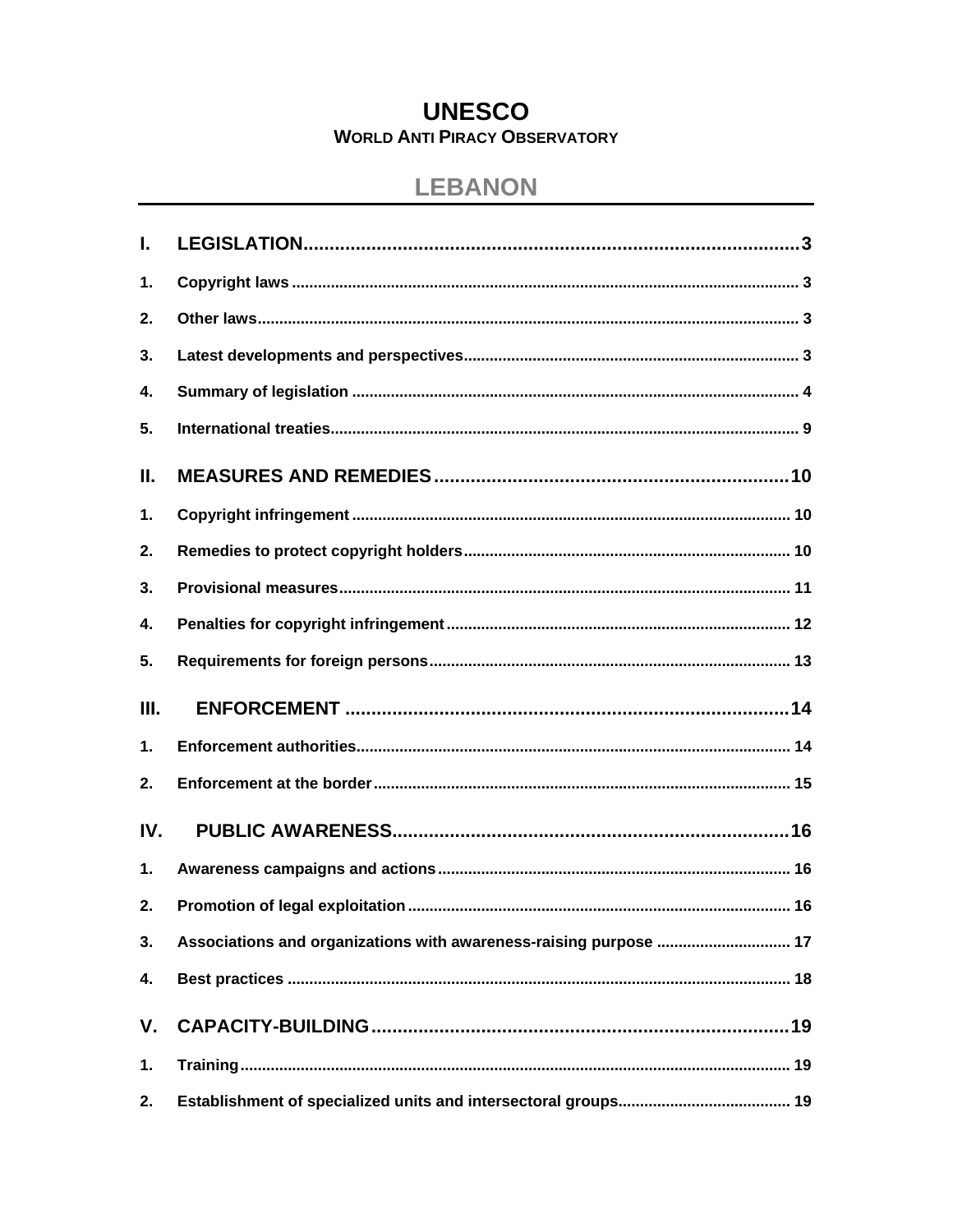| 4. |  |
|----|--|
|    |  |

Country profile based on information provided by the Ministry of Economy and Trade of<br>Lebanon, February, 2009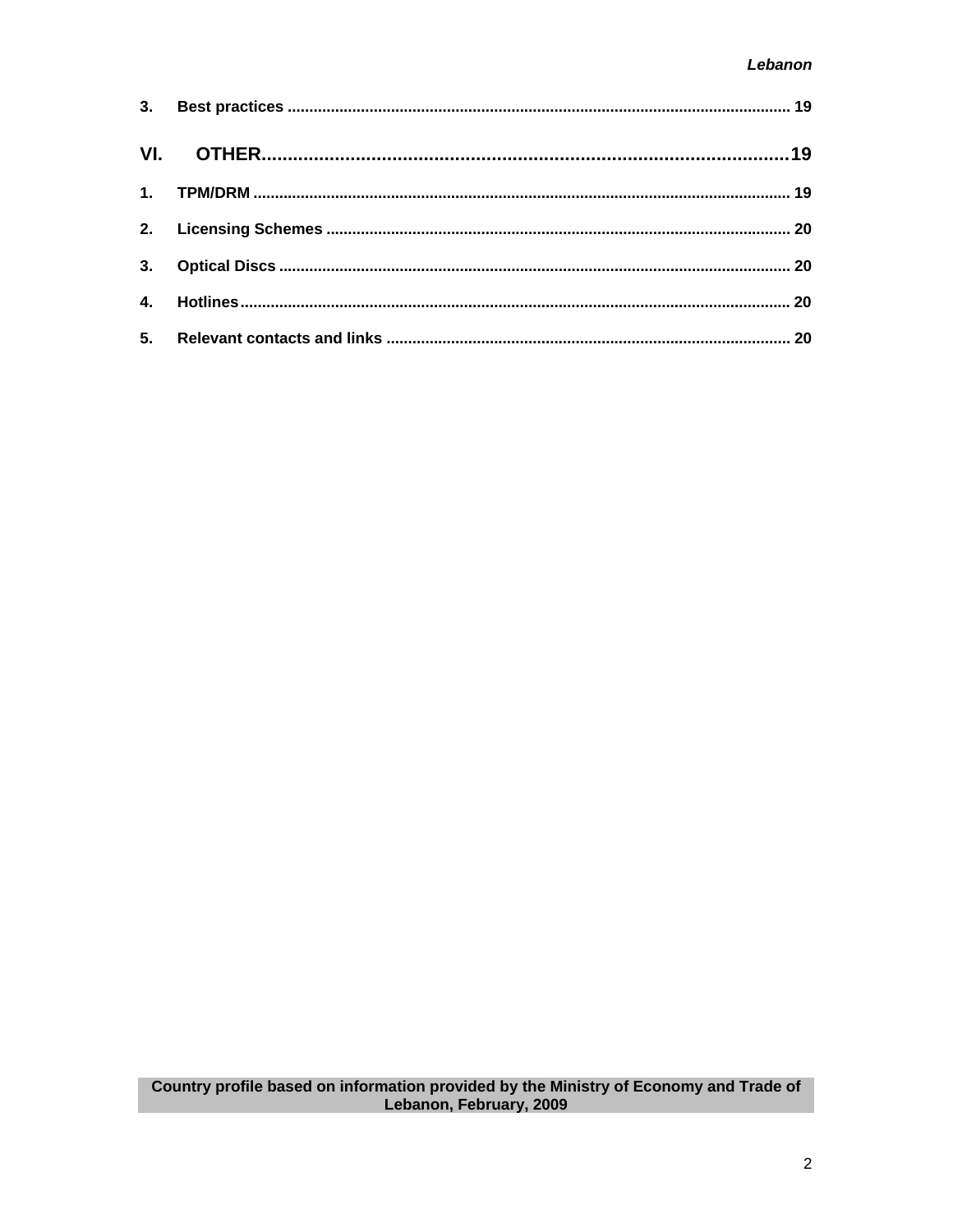# <span id="page-2-0"></span>**I. Legislation**

# **1. Copyright laws**

Copyright is protected in Lebanon through international Agreements, law on the [Protection of Literary and Artistic Property No. 75/ 99](http://www.wipo.int/clea/en/text_pdf.jsp?lang=EN&id=2786) (the copyright law) and other legislation related to enforcement of copyright or affecting copyright protection.

The copyright law was enacted on 3 April, 1999 and published in the official gazette No 18/ 99 on 13 April, 1999. It entered into force on June 14, 1999.

A decision implementing Article 25 of the Law on reproduction of computer programs by non lucrative institutions was adopted on 1 July, 2002 (Ministerial Decision No. 16/2002[see [Decree 16-1](http://www.unesco.org/culture/pdf/anti-piracy/Lebanon/lb_Decree16_1_ar) and [Decree 16-2\]](http://www.unesco.org/culture/pdf/anti-piracy/Lebanon/lb_Decree16_2_ar) and [Lebanon Copyright Implementing](http://www.unesco.org/culture/pdf/anti-piracy/Lebanon/lb_CopyrigtImplementingDec16_en)  [Decision No 16](http://www.unesco.org/culture/pdf/anti-piracy/Lebanon/lb_CopyrigtImplementingDec16_en). In November 2007, the Council of Ministers issued [Decree No. 918/](http://www.unesco.org/culture/pdf/anti-piracy/Lebanon/lb_DecreeGestioncollective_ar)  [2007](http://www.unesco.org/culture/pdf/anti-piracy/Lebanon/lb_DecreeGestioncollective_ar) implementing Article 66 of the Law on "Regulating the mode of establishment and functioning of collective management associations and companies and the manner in which the Lebanese Government shall control their activities and examine violations". The Decree was published in the official gazette on 15 November 2007 and entered into force on the same date. These are the only implementing regulations required for the implementation of the Law.

The Copyright Law No. 75/99 abolished all previous legislation related to copyright and neighboring rights.

International agreements to which Lebanon is a party supersede Lebanese Laws.

# **2. Other laws**

- − Criminal Law No. 340 of 1/3/1943 as amended by the Law No. 513/96 and the law No. 75/99.
- − Law on Civil Procedures No. 90 of 16/9/1983 as amended by the Law No. 2/ 85, Law No. 20/ 85 and Law No. 529/ 96.
- − Law on Criminal Procedures No. 328 of 7/8/2001 as amended by the Law No. 359 of 16/8/2001.
- − Law on Obligations and Contracts.
- − Law on Customs No. 4461/2000.
- − Law on Judicial Fees.
- − Law on Consumer Protection No. 659/2005 dated 4/2/2005

#### **3. Latest developments and perspectives**

The Copyright law is being reviewed for the following reasons:

- − Drafting new provisions on copyrights aiming at adapting the copyright law to the electronic environment.
- − Incorporating in the law provisions of the Appendix to the Berne Convention.
- − Redrafting the provisions on "Exceptions" for more compatibility with Berne language including Article 25 of the law.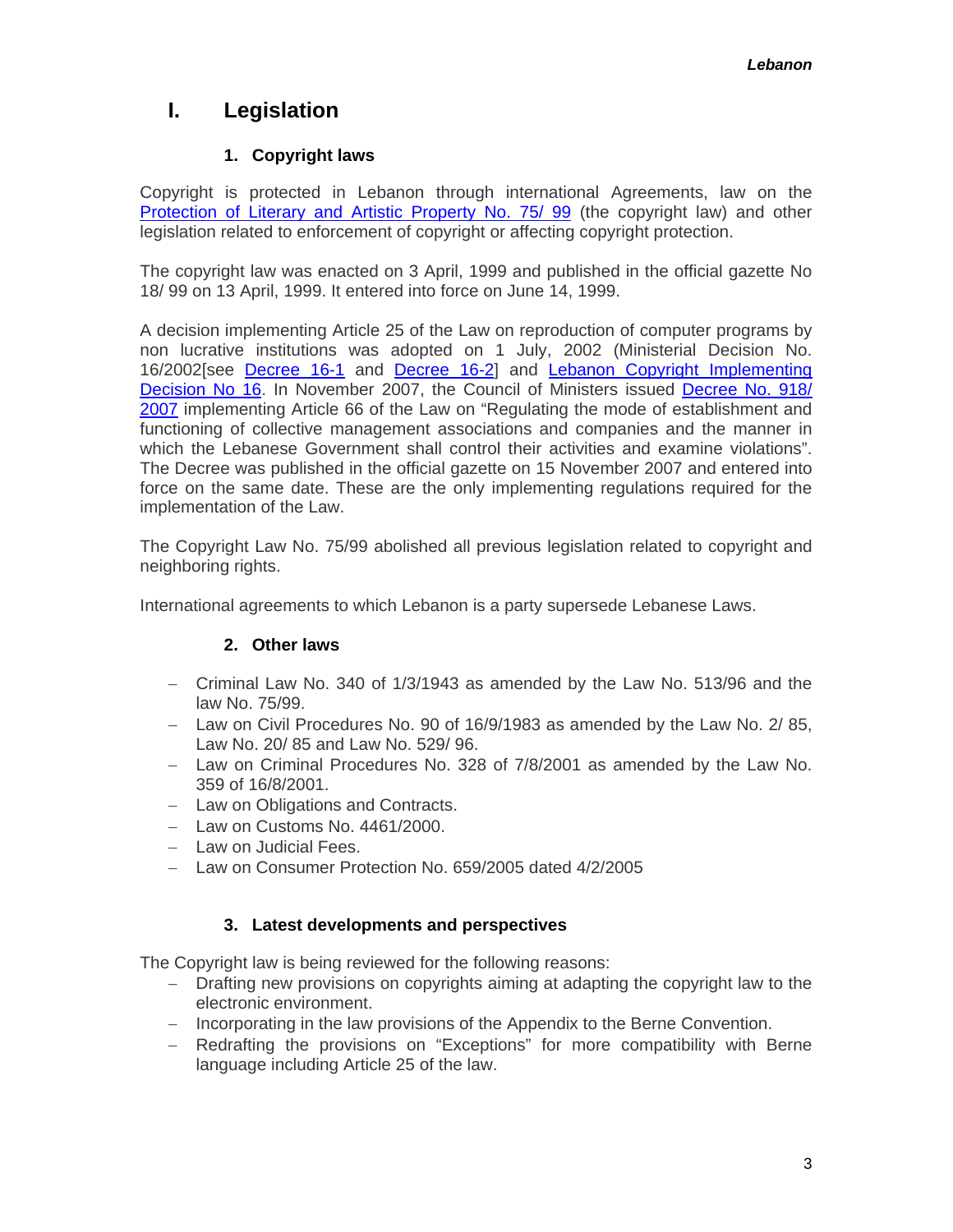### **4. Summary of legislation**

#### • *Works protected by copyright*

<span id="page-3-0"></span>Copyright applies to all productions of the human mind, whether written, photographic, sculptured, handwritten, or oral, regardless of their value, importance, aim, or manner or form of expression (Article 2, 3 and 4 of the law on the Protection of Literary and Artistic Property). This includes books, printed material and other literary, scientific and artistic writings; lectures, oral works; audiovisual works and photographs; musical compositions; dramatic works; choreographic works and pantomimes; drawings, sculpture, engraving, illustrations and drawings related to architecture; computer programs whatever their language and including preliminary work; maps, plans, sketches and three-dimensional works relative to geography, topography, architecture or science; plastic art works; etc.

Copyright also applies to the following derivative works provided they do not prejudice to the rights in the original work:

- − Translations, adaptations and arrangements of music.
- − Collection of literary or artistic works and compilation of data provided that the selection and arrangement of their contents constitute intellectual creations.
- − Works inspired by folklore.

#### • *Exclusive rights of the authors and of the owners of neighbouring rights*

Copyright holders have the exclusive right to exploit the work commercially, i.e. they have the exclusive right to authorize and prevent the reproduction, recording, adaptation, translation, selling and renting, importation of copies of the work manufactured abroad, performance, broadcast, and communication of a work (Article 15 of the Law on the Protection of Literary and Artistic Property).

In addition to the economic rights listed above, authors enjoy moral rights which remain with them even after they have assigned their economic rights, i.e. the right to disclose the work; to claim authorship; to use a pseudonym or remain anonymous; to object to any distortion, modification or any other derogatory action in relation to the work that would be prejudicial to their honor or reputation; and to withdraw the work from the market, provided third parties are compensated for the damages resulting thereof (Articles 21 and 22 of the Law on the Protection of Literary and Artistic Property).

Related/ Neighboring rights are protected under Articles 35 to 48 of the Law on the Protection of Literary and Artistic Property. These rights are the rights of performing artists in their performances; producers of sound recordings (phonograms) in their recordings; radio and television broadcasting organizations in their radio and television programs; and publishing houses in their published written or printed works.

Performers have the right to authorize or prohibit others from broadcasting or communicating to the public their unfixed performance unless the broadcasting or communication is a rebroadcast of a previously authorized broadcast; fixing or recording their unfixed performance on any tangible material; and copying, selling or renting any recordings containing an unauthorized fixation of their performance (Article 39). Radio and television broadcasting organizations have the right to authorize or prohibit others from re-broadcasting their programs by whatever means; showing their television programs in places where entrance is permitted upon payment of an entrance fee; recording their programs on tangible material for commercial purposes; and copying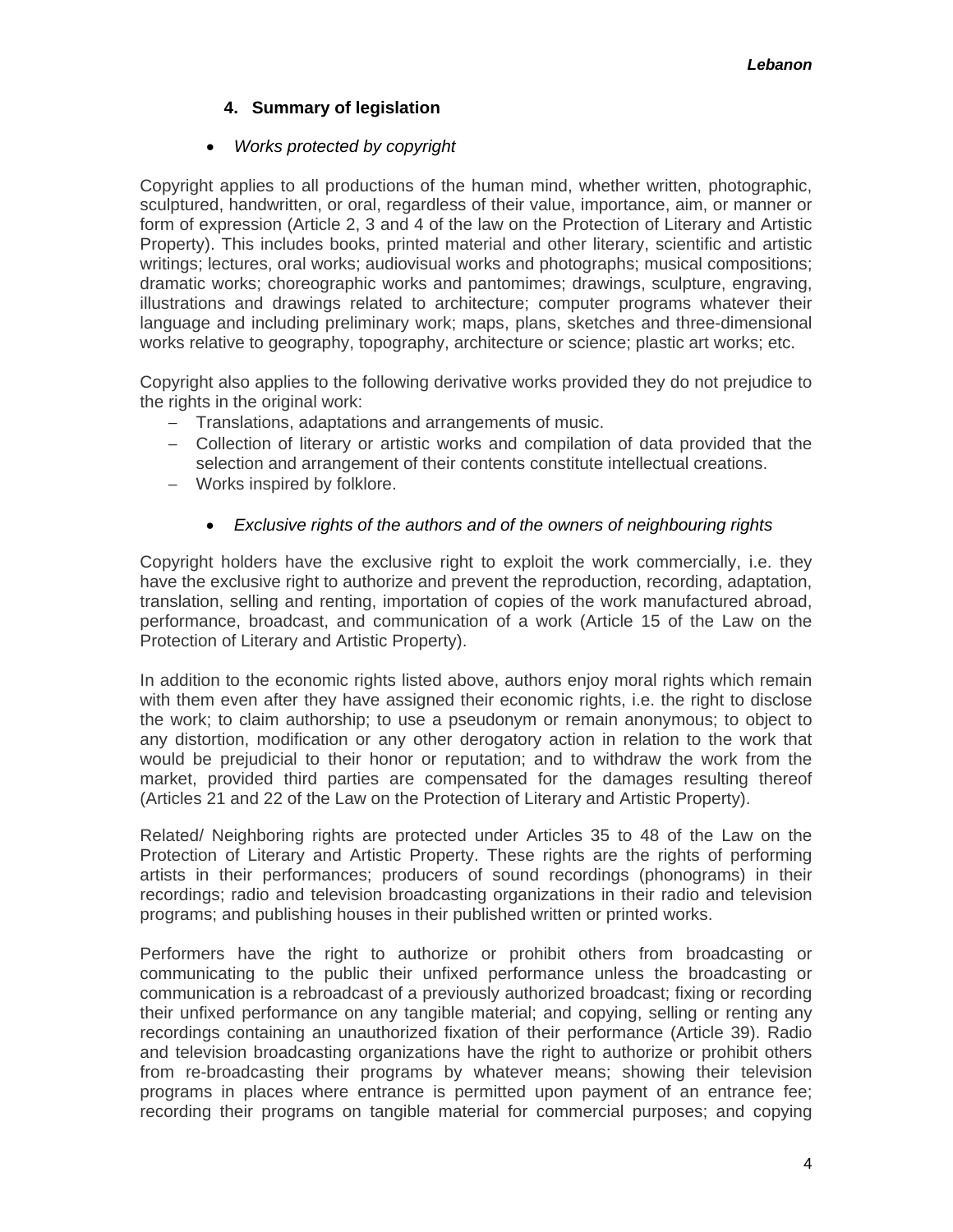unauthorized recordings of their radio and television programs (Article 42). Producers of sound recordings have the right to authorize or prohibit others from reproducing directly or indirectly their phonograms, and renting them for commercial purposes" (Article 43). Publishers of written or printed works have the right to authorize or prohibit others from copying such works by means of photocopying or commercial exploitation (Article 45).

Producers, who are authorized by the performers to undertake the first fixation of an audiovisual work on any tangible matter, have the exclusive right to copy, distribute, sell and rent the audiovisual work they have produced and communicate it to the public (Article 41).

Performers enjoy also moral rights which remain with them during their lifetime and pass to their heirs after their death. These rights are the right to claim authorship of, and to object to any alteration or modification of, their performance (Article 44).

### • *Allowed use of a work without the permission of the owner of the copyright*

Limitations to exclusive rights are provided in Articles 23 to 34 of the Law on the Protection of Literary and Artistic Property and include copying for personal use (Articles 23 and 24); copying of a limited number of computer software by non-profit educational institutions, universities and public libraries for the purpose of lending them to students (Article 25.1 and Decree No. 16/2002 [\[Decree 16-](http://www.unesco.org/culture/pdf/anti-piracy/Lebanon/lb_Decree16_1_ar)1 and [Decree 16-2](http://www.unesco.org/culture/pdf/anti-piracy/Lebanon/lb_Decree16_2_ar) and [Lebanon](http://www.unesco.org/culture/pdf/anti-piracy/Lebanon/lb_CopyrigtImplementingDec16_en)  [Copyright Implementing Decision No 16\)](http://www.unesco.org/culture/pdf/anti-piracy/Lebanon/lb_CopyrigtImplementingDec16_en); use for critical or educational purposes (Articles 25.2 and 26); use in judicial or administrative procedures (Article 29); use during official ceremonies or educational activities (Article 33) and use for purposes such as archive, research, criticism, review, advertisement or news reporting (Articles 27, 28, 30, 31 and 34).

The aforementioned limitations apply also to neighboring rights (Article 47 of the Law on the Protection of Literary and Artistic Property).

Excluded from copyright protection are daily news; legislative materials, decisions issued by all State authorities and official translations thereof; Judicial decisions of all kinds and official translations thereof; public speeches; ideas, information, data and abstract scientific facts; and artistic folkloric works, are excluded from copyright protection (Article 4 of the Law on the Protection of Literary and Artistic Property).

Compulsory licenses for copyrighted works are not allowed under the Copyright Law. However, new amendments to the law will incorporate such licenses in particular those listed in the Appendix to the Berne Convention.

# • *Ownership of Copyright*

The owner of the copyright is the creator (the author) of the work (Article 5 of the Law on the Protection of Literary and Artistic Property).

In case of a **joint work** in which each contribution consists an integral part of the work as a whole, all the contributors shall be considered co-authors and co-owners of copyright in the work. In the case of a joint work in which a number of contributions constitute separate and independent works in themselves, each of the joint authors shall be considered the author of his own contribution. In a joint work, none of the co-authors may, in the absence of any written agreement to the contrary, exercise copyright without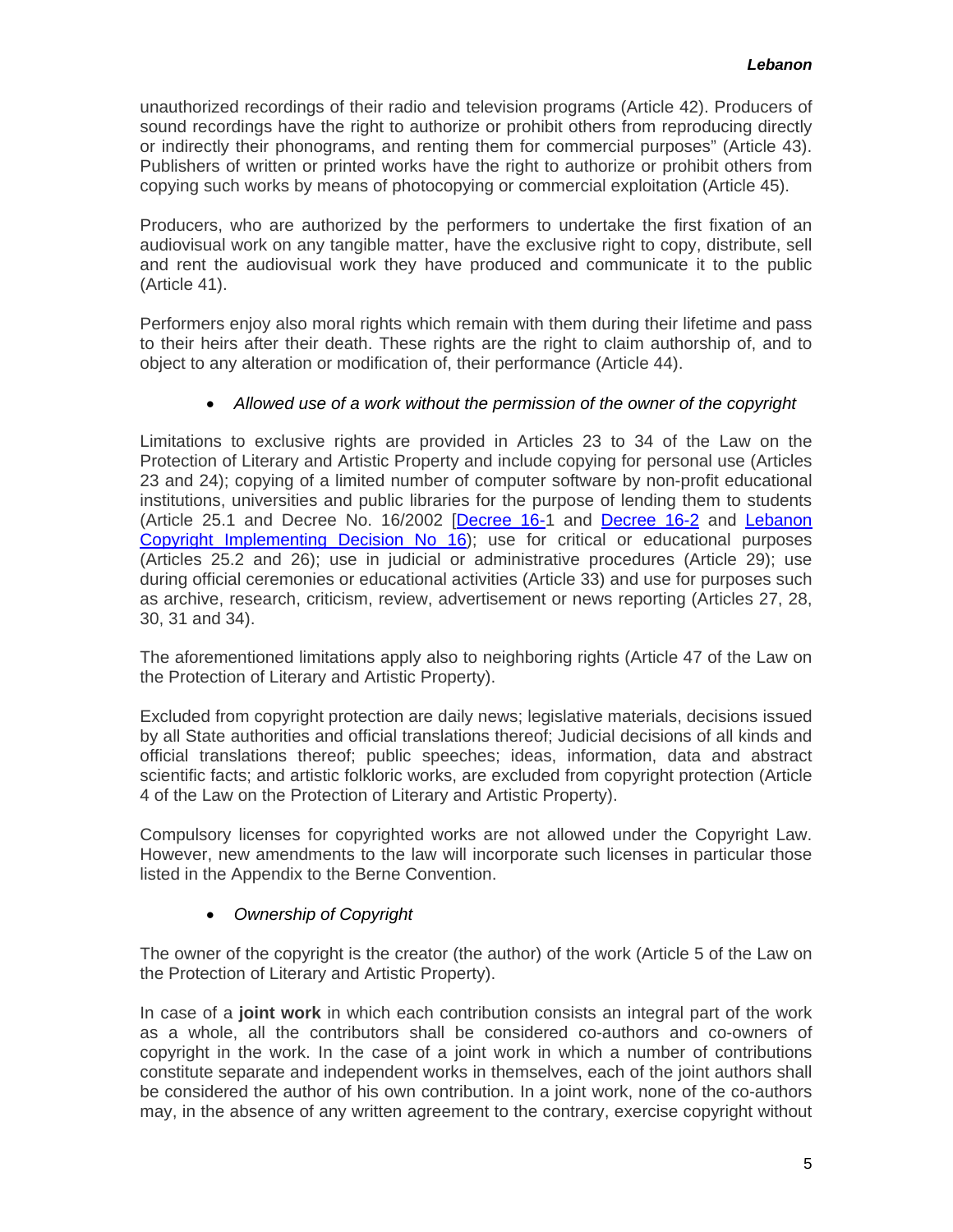the consent of the other authors (Article 6 of the Law on the Protection of Literary and Artistic Property).

In the case of a **collective work**, the copyright holder is the natural or legal person that took the initiative to create the work and supervise its execution unless there is a written agreement to the contrary (Article 7 of the Law on the Protection of Literary and Artistic Property).

In the case of a **work created by natural persons working under a work contract** for a natural or legal person in the course of performing their duties or professional obligations, the copyright holder is the employer unless there is a written agreement to the contrary (Article 8 of the Law on the Protection of Literary and Artistic Property).

In the case of an **audio-visual work**, the copyright holder is the producer unless there is a written agreement to the contrary (Article 9 of the Law on the Protection of Literary and Artistic Property).

In the case of **anonymous and pseudonymous works**, the author of the work is the publisher. However should the identity of the author be revealed, the author himself shall exercise these rights (Article 10 of the Law on the Protection of Literary and Artistic Property).

The **person whose name is shown on the work** in the usual manner is considered to be the author of the work unless there is a proof to the contrary (Article 11 of the Law on the Protection of Literary and Artistic Property).

In case of **transfer of authorship**, the copyright holder is the person to whom the work was transferred.

#### • *Protection of the foreign works*

In addition to the works of Lebanese authors (wherever they reside), the protection of the copyright law covers the following artistic and literary works (Articles 12 and 13 of the Law on the Protection of Literary and Artistic Property):

- − Works of non-Lebanese authors who are nationals of or residents in a member state of the Berne Convention or the Universal Copyright Convention.
- − Works of authors who are nationals of any of the states of the Arab League which are not members of the above-mentioned conventions provided reciprocal treatment is applied.
- − Works of producers of audio-visual works who have their headquarters or habitual residence in Lebanon or in any member state of the Berne Convention or the Universal Copyright Convention.
- − Literary and artistic works first published in Lebanon.
- − Literary and artistic works first published in a member state of any of the abovementioned conventions.
- − Literary and artistic works first published outside Lebanon and outside the member state of any of the above-mentioned conventions provided that they are published in Lebanon or in a member state of the above-mentioned conventions within 30 days from their publication in the other country.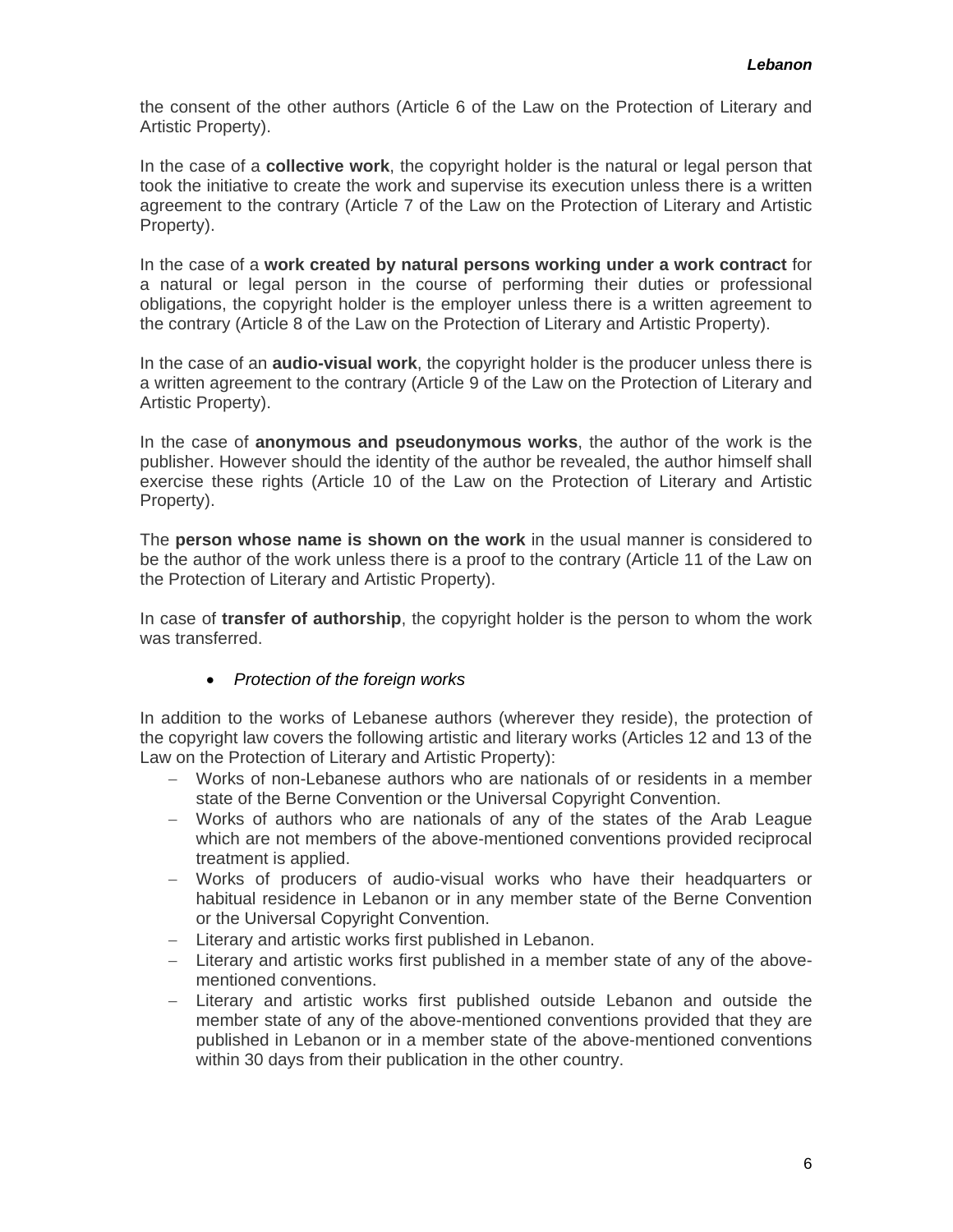In addition to sound recordings of Lebanese producers, the protection of the copyright law covers the following (Articles 36 to 38 of the Law on the Protection of Literary and Artistic Property):

- − Sound recording of nationals of the Rome Convention.
- − Sound recordings which the first fixation of sounds is undertaken in a State member to the Rome Convention.
- − Sound recordings first published in a State member to the Rome Convention.
- − Sound recording first published in a country that is not party to the Rome Convention but published afterwards, within 30 days of the first publication in a State party to the Rome Convention.
- − Performances that take place in Lebanon or in a State member to the Rome Convention.
- − Performances fixed in a sound recording protected under the copyright law.
- − Performances not fixed in a sound recording but incorporated in a broadcast protected under the copyright Law.
- − Broadcasts of broadcasting organizations which have their headquarters in Lebanon or in a State member to the Rome Convention.
- − Broadcasts transmitted from a station located in Lebanon or in a State member to the Rome Convention.

#### • *Period of copyright protection*

As a general rule, copyright protection is provided for the lifetime of the author and 50 years after the author's death; 50 years from the end of the year of the death of the last surviving author in the event of co-authored work; 50 years from the end of the year of first authorized publication for collective and audiovisual works - or 50 years from the making of the work should the work not have been published; 50 years from the end of the calendar year of the authorized publication for anonymous or pseudonymous works or 50 years after the author's death when the pseudonym adopted by the author leaves no doubt as to his identity or if the author of an anonymous or pseudonymous work discloses his identity during the above mentioned period; and 50 years from the end of the calendar year of publication for works published under the name of a legal entity or after the death of the author. Moral rights are protected in perpetuity and can be transferred by means of will or succession (Articles 49 to 53 of the Law on the Protection of Literary and Artistic Property).

Rights of performing artists, producers of sound recordings, radio and television broadcasting organizations and publishers last for 50 years following the end of the calendar year of first performance, fixation, broadcast, or publication respectively (Articles 54 to 57).

The Law provides for a retroactive protection for all works created before the entry into force of the Copyright Law provided that they have not fallen into the public domain. The period of protection that has lapsed before the issuance of the Copyright Law shall be deducted from the period of protection provided for in the Copyright Law (Article 98 of the Law on the Protection of Literary and Artistic Property).

#### • *Registration*

Copyright protection does not depend on formalities. Protection is acquired automatically as soon as any artistic or literary work is created (Article 5 of the Law on the Protection of Literary and Artistic Property). However, the Copyright Law includes optional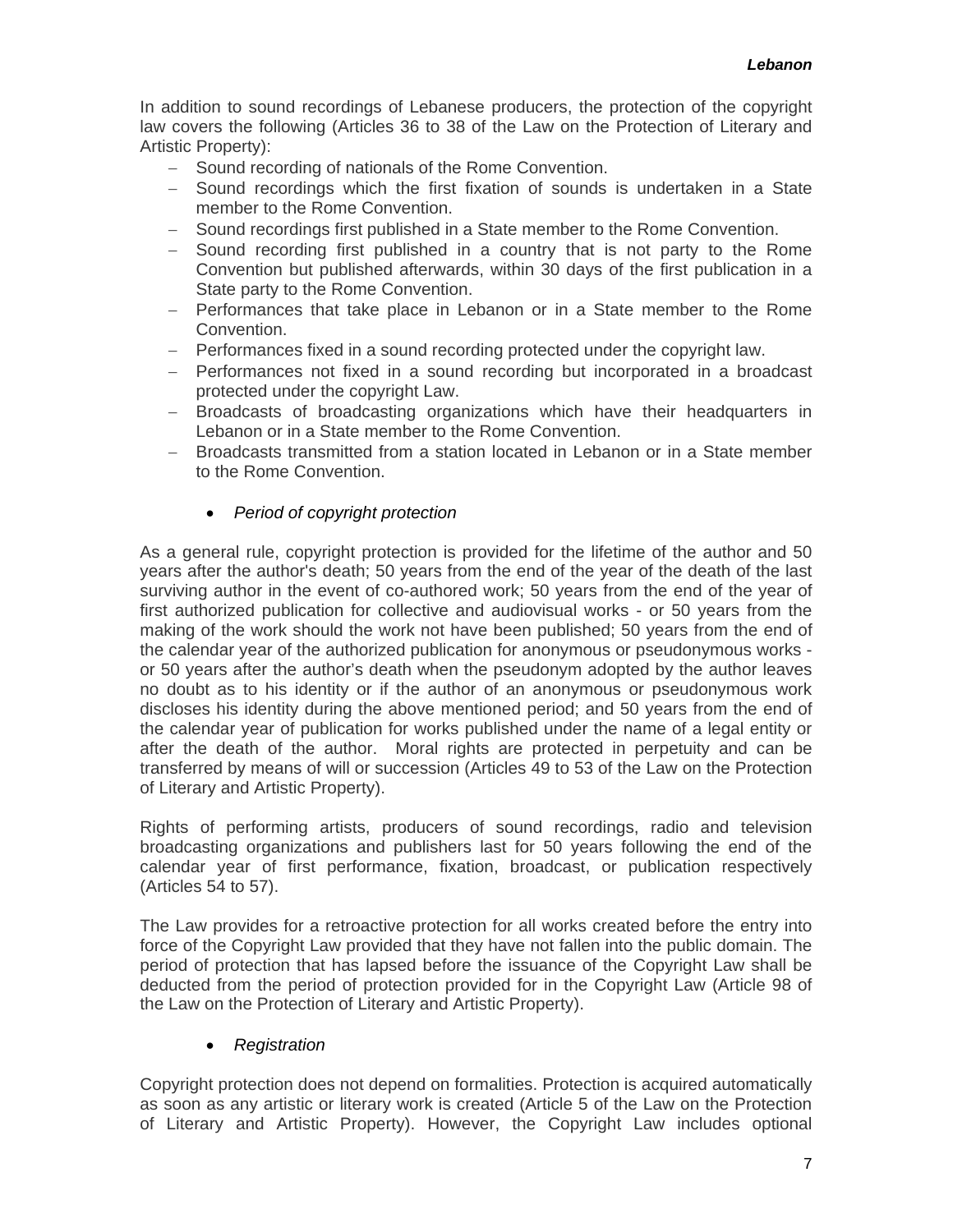procedures for registration (deposit) of literary and artistic works before the Intellectual Property Protection Office (IPPO) at the Ministry of Economy and Trade (Article 76 of the Law on the Protection of Literary and Artistic Property). The registration/deposit of the work constitutes a presumption that the depositor of a work is its owner. This presumption empowers the judge to command the production of evidence by the opposing party in cases related to copyright infringements.

Copyright holders or their universal successors who wish to make a deposit must submit to the Intellectual Property Protection Office an application duly completed and signed by them or their agent (Article 77 of the Law on the Protection of Literary and Artistic Property). The application form can be obtained from the IPPO directly or it can be downloaded from the website of the Ministry of Economy and Trade ([http://www.economy.gov.lb/MOET/English/Navigation/ServicesOnline/IPR/\)](http://www.economy.gov.lb/MOET/English/Navigation/ServicesOnline/IPR/).

The application for registration/ deposit of a literary and artistic work is not accepted unless it is accompanied by the fee prescribed in the law (Article 78 of the Law on the Protection of Literary and Artistic Property). A certificate mentioning the information stated in the application, dated, sealed and signed by the head of the IPPO shall be delivered to the applicant. The first certificate shall be granted free of charge.

Registration procedures applicable to copyright apply also to Related/ Neighboring Rights.

For more information about the fees please refer to the following table found on the Ministry's website:

<http://www.economy.gov.lb/MOET/English/Navigation/ServicesOnline/IPR/>

| <b>Copyright and Related Work Fees</b>                                                                                     |                  |  |  |
|----------------------------------------------------------------------------------------------------------------------------|------------------|--|--|
| <b>Service</b>                                                                                                             | Fee (LBP)        |  |  |
| Deposit of a printed work                                                                                                  | 50,000           |  |  |
| Deposit of a motion picture, video film or sound $175,000$<br>recording                                                    |                  |  |  |
| Deposit of a daily or periodic publication (for one year) 75,000                                                           |                  |  |  |
| Deposit of a picture, drawing, map, post card, $25,000$<br>photograph or daily or periodic publication, $(1 \text{ copy})$ |                  |  |  |
| Deposit of any other material not mentioned above                                                                          | 50,000           |  |  |
| Recordation of a contract of deposit with the IPPO                                                                         | 50,000           |  |  |
| <b>Publication in the Official Gazette</b>                                                                                 | 5,000/ six words |  |  |
| Revenue stamp for each registration certificate                                                                            | 100,000          |  |  |
| PS: 10 % of the amount will be added as VAT                                                                                |                  |  |  |

Registration procedures applicable to copyright apply also to Related/ Neighboring Rights.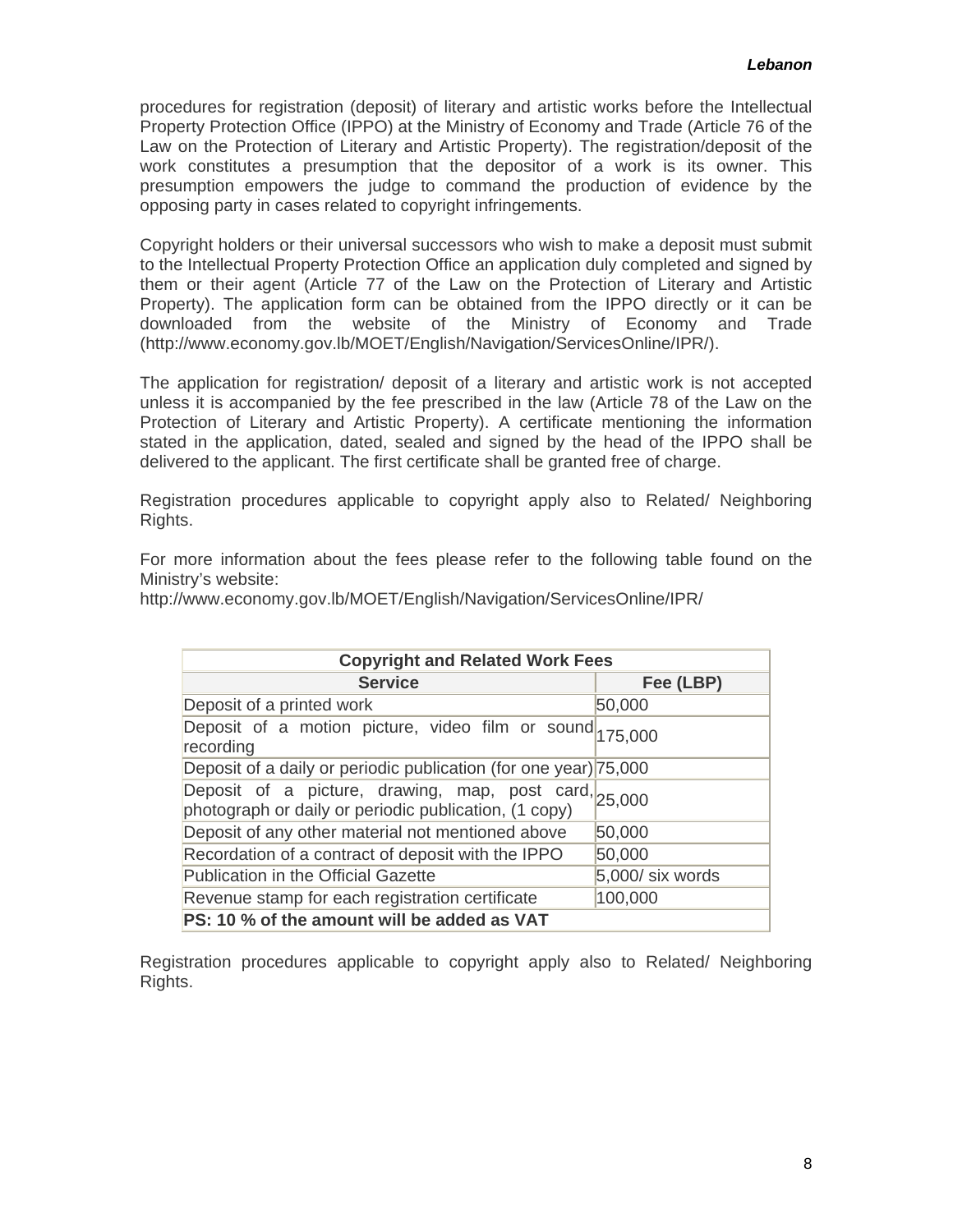#### **5. International treaties**

<span id="page-8-0"></span>Lebanon is a member of the following International Convention and Treaties on Copyright and Related Rights:

- [Berne Convention for the Protection of Literary and Artistic Works](http://www.wipo.int/treaties/en/ip/berne/trtdocs_wo001.html)
- [Universal Copyright Convention](http://portal.unesco.org/en/ev.php-URL_ID=15241&URL_DO=DO_TOPIC&URL_SECTION=201.html)
- [Rome Convention for the Protection of Performers, Producers of](http://www.wipo.int/treaties/en/ip/rome/trtdocs_wo024.html)  [Phonograms and Broadcasting Organizations](http://www.wipo.int/treaties/en/ip/rome/trtdocs_wo024.html)

Lebanon signed the following treaties/ Conventions related to Copyright but did not ratify them yet:

- Paris Act of the Berne Convention for the Protection of Literary and Artistic Works signed on July 24, 1971\*.
- Brussels Convention Relating to the Distribution of Program-Carrying Signals Transmitted by Satellite signed on 21 May, 1997.
- [Arab Copyright & Neighboring Rights Convention](http://www.alecso.org.tn/) signed on 3 December, 2004.

\*A draft law on the ratification of the Paris Act of the Berne Convention has been finalized and sent to the Council of Ministers for approval on June 20, 2006.

Lebanon is also a party to a number of bilateral Free Trade Agreements (FTA) which include commitments on copyright:

- Lebanon-EU Association Agreement (FTA with the European Union in force since April 1, 2006).
- Lebanon-EFTA Free Trade Agreement (FTA with the European Free Trade Association Iceland, Liechtenstein, Norway and Switzerland in force since January 1, 2007).

The EU and EFTA require Lebanon to adhere to the following conventions:

- The Paris Act of the Berne Convention for the Protection of Literary and Artistic Works;
- The WTO Agreement on Trade-related Aspects of Intellectual Property Rights (The TRIPs Agreement).

The EU and EFTA require also Lebanon to make every effort to ratify the following conventions:

- WIPO Copyright Treaty (Geneva, 1996) WCT
- WIPO Performances and Phonograms Treaty (Geneva, 1996). WPPT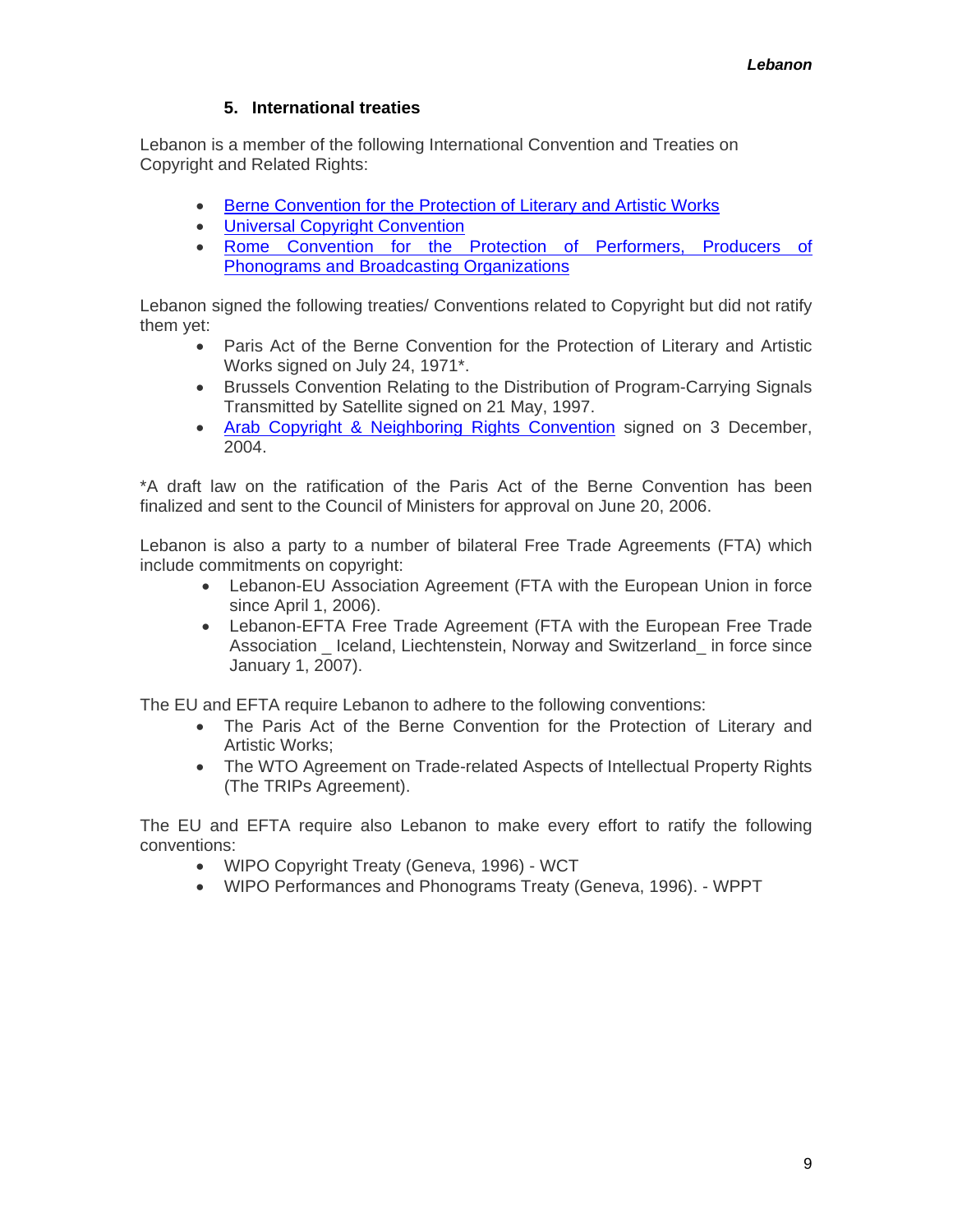# <span id="page-9-0"></span>**II. Measures and remedies**

# **1. Copyright infringement**

There is no clear definition of copyright infringement under the Lebanese legislation. However, definition can be deduced from several provisions of the Copyright Law, the Criminal Law and the Customs law (Articles 81 to 88 and Article 91 of the Law on the Protection of Literary and Artistic Property, Articles 62 to 66 of the Customs Law). Accordingly, the following constitute copyright infringements:

- Violating the provisions of the Law on the Protection of Literary and Artistic **Property**
- Importing, exporting or trafficking pirated products as well as any act of piracy.
- Putting or instructing fraudulently others to put a false name on a literary or artistic work (whether the work has fallen into the public domain or not).
- Imitating fraudulently the signature or the logo of the author with intent to mislead the buyer.
- Knowingly Imitating a literary or artistic work (whether the work has fallen into the public domain or not).
- Knowingly selling, possessing, offering for sale or making available a pirated or a plagiarized work (whether the work has fallen into the public domain or not).
- Manufacturing or importing for purposes of sale or rental, offering for sale or renting, possessing for the purpose of sale or rental, selling, installing or renting any device, equipment or machine manufactured in whole or in part to receive illicitly any radio or television broadcast or transmission destined to that section of the public that receives the said broadcast or transmission on payment of a set fee; as well as arranging or facilitating for third parties the reception of the transmission or broadcast or transmission.
- Importing, consigning to a warehouse or a free zone or transiting sound recordings, or works that are imitations of sound recordings or works enjoying legal protection in Lebanon.

The aforementioned provisions apply also in the case of infringement of related rights/ neighboring rights.

# **2. Remedies to protect copyright holders**

The Law on the Protection of Literary and Artistic Property, the law on Obligations and Contracts, the Criminal Law and the Customs Law provide for a number of remedies that may apply for protecting copyright holders in the case of copyright violations. These remedies include the following:

- Provisional measures may be taken to prevent infringement of copyright and related rights where there is a ground for suspecting an imminent infringement. In such cases the judge of expedited matters, the president of the court of first instance or the public prosecutor may take all measures, in particular ex-parte decisions, as well as temporary seizures of the infringing goods (Articles 81 and 82 of the Law on the Protection of Literary and Artistic Property).
- Legal action may be instituted by the public prosecutor ex officio or at the request of the right holder or the head of the Intellectual Property Protection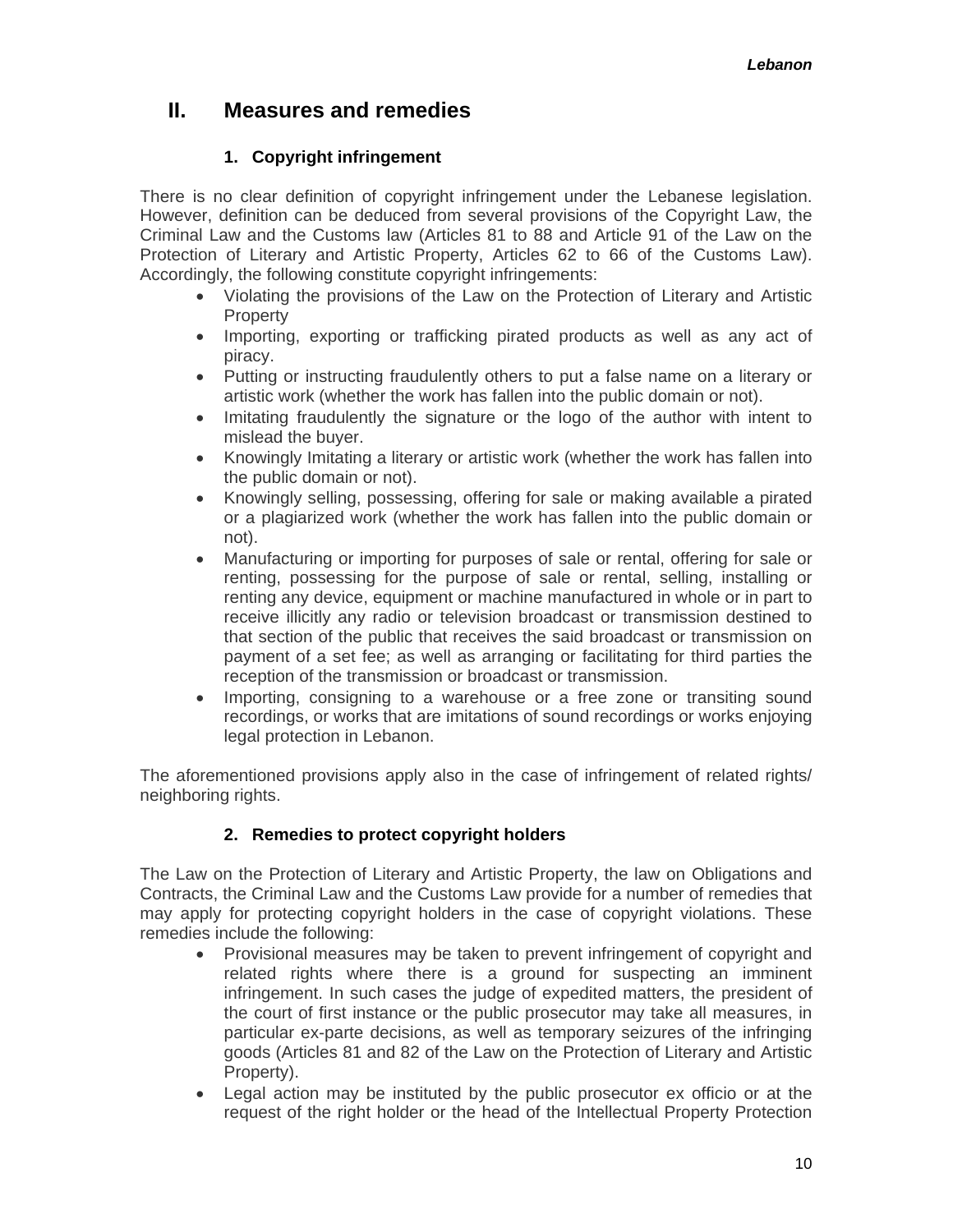Office (IPPO) (Articles 83 and 89 of the Law on the Protection of Literary and Artistic Property).

- <span id="page-10-0"></span>• Monetary damages may be paid to compensate the copyright holder for the material and/ or moral injury and damage incurred (Article 84 of the Law on the Protection of Literary and Artistic Property).
- Seizures of the subject matter in dispute as well as the equipment and devices used to commit the infringement may be imposed (Articles 84, 91 and 93 of the Law on the Protection of Literary and Artistic Property and Articles 62 to 65, 140(3), 250 and 421 to 423 of the Customs Law).
- Criminal sanctions may be imposed, in particular imprisonment for a term varying from one month to three years and/or a fine varying from 5 to 50 million Lebanese pounds. In case of recidivism, the amount of the fine is doubled. Deterrent penalties may also be imposed against co-conspirators and criminal groups engaged in intellectual property rights criminal offences. (Articles 200 to 222 of the Criminal Law, Articles 86 to 89, 91 and 93 of the Law on the Protection of Literary and Artistic Property and Articles 421 to 423 of the Customs Law).
- Closure of premises, commercial establishments or radio and television stations that infringe copyright and related rights may be imposed for a period varying from one week to one month (Article 86 of the Law on the Protection of Literary and Artistic Property, Article 200 and subsequent Articles of the Criminal Law).
- Recovering of statutory or punitive damages (Articles 249 to 278 of the Law on Obligations and Contracts).
- Civil damages awarded as part of the criminal process (Article 132 of the Criminal Law).
- Publication of the court decision, whether civil or criminal, or a summary of it in two local newspapers at the expense of the convicted person, as well as posting of the court decision at the places designated by the court (Article 97 of the Law on the Protection of Literary and Artistic Property and Article 721 of the Criminal Law).
- Publication of the acquittal decision at the expense of the plaintiff following a request made by the defendant and if the interest of this one so requires (Article 135 of the Criminal Law).

The aforementioned provisions apply also in the case of infringement of related rights/ neighboring rights.

#### **3. Provisional measures**

The Copyright Law permits "all necessary provisional measures" in cases where there is fear of imminent infringement of copyright and related rights. It also permits temporary seizure to preserve relevant evidence (Articles 81 and 82 of the Law on the Protection of Literary and Artistic Property).

In such cases, the right holder or his public or private successors, in particular the associations or companies for collective management shall have the right to take all necessary provisional measures to prevent such infringement.

For this purpose, the judge of expedited matters, the president of the competent court of first instance or the competent public prosecutor may take all necessary measures, in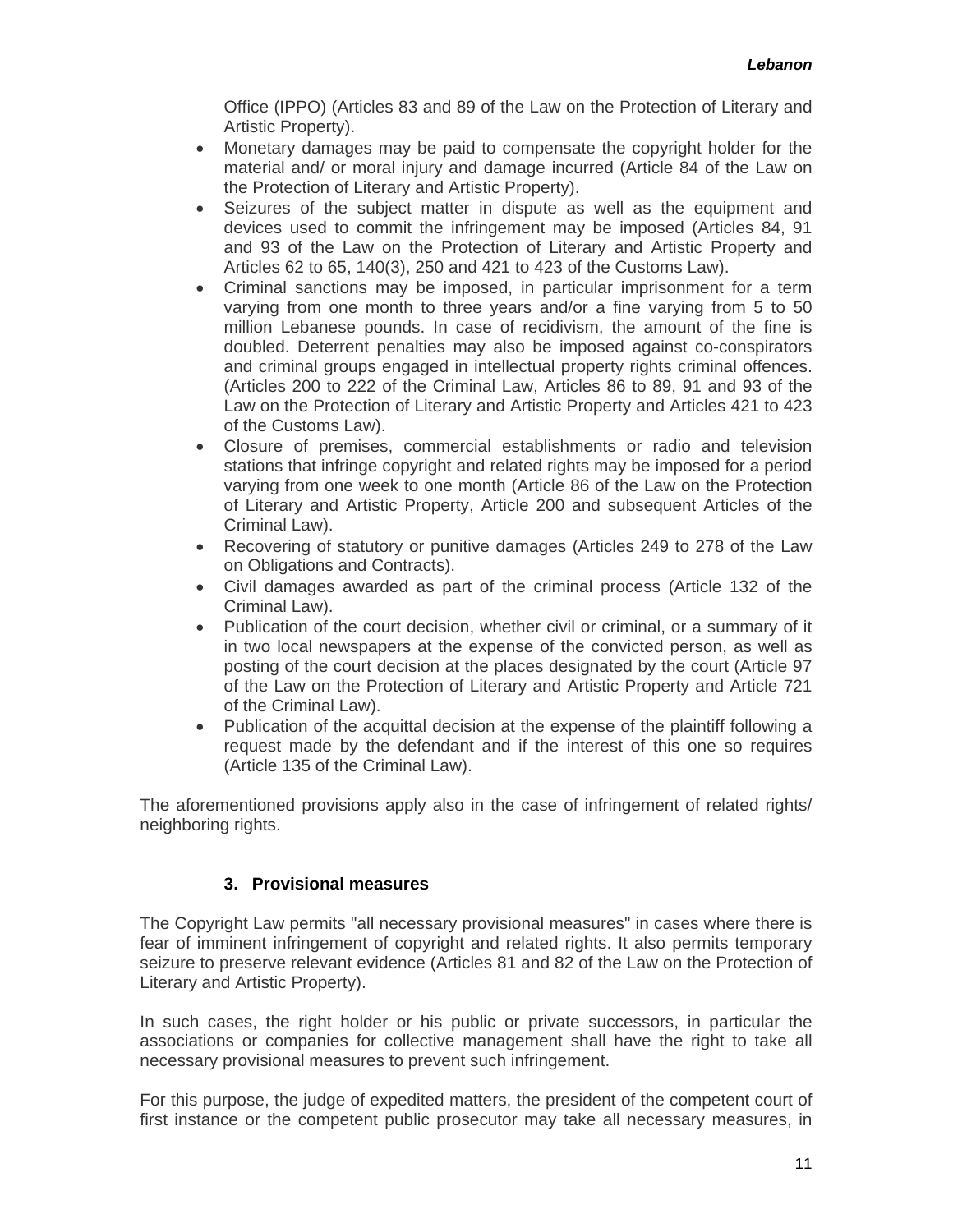<span id="page-11-0"></span>particular *ex-parte* decisions, to protect the right or the work that is likely to be infringed and all other works owned by the copyright or related right holder. Coercive measures may be imposed to enforce these decisions and temporary seizures of the material constituting evidence of the infringement of copyright or related right may be ordered. The seized material shall be left in the custody of the defendant.

Legal action may be then instituted by the public prosecutor *ex officio* or at the request of the right holder or the head of the Intellectual Property Protection Office (IPPO) (Articles 83 and 89 of the Law on the Protection of Literary and Artistic Property).

#### **4. Penalties for copyright infringement**

The Law on the Protection of Literary and Artistic Property, the Criminal law, the Law on Civil Procedures and the law on Obligations & Contracts provide for penalties to be applied in case of copyright or related rights infringements. These penalties are the following:

- Monetary damages may be paid to compensate the copyright holder for the material and/ or moral injury and damage incurred. The amount of such compensation shall be determined by the court based on the commercial value of the work, the damage and lost profit incurred by the right holder and the material profit realized by the infringer. (Article 84 of the Law on the Protection of Literary and Artistic Property).
- Seizures of the subject matter in dispute as well as the equipment and devices used to commit the infringement may be imposed (Articles 84, 91 and 93 of the Law on the Protection of Literary and Artistic Property and Articles 62 to 65, 140(3), 250 and 421 to 423 of the Customs Law).
- Criminal sanctions may be imposed, in particular imprisonment for a term varying from one month to three years and/or a fine varying from 5 to 50 million Lebanese pounds. In case of recidivism, the amount of the fine is doubled. Deterrent penalties may also be imposed against co-conspirators and criminal groups engaged in intellectual property rights criminal offences. (Articles 200 to 222 of the Criminal Law, Articles 86 to 89, 91 and 93 of the Law on the Protection of Literary and Artistic Property and Articles 421 to 423 of the Customs Law).
- Trial expenses including judicial fees, witnesses' compensations, fees charged by experts, fees of trial proceedings, and attorney's fees may be imposed as well as civil damages as part of the criminal process (Articles 540 to 551 of the Law on Civil procedures and Article 132 of the Criminal Law).
- The closure of the premises, the commercial establishment or the radio or television station that infringes copyright for a period varying from one week to one month as well as the destruction of all unauthorized copies and all the equipment and the devices used to produce such copies may be ordered (Article 86 of the Law on the Protection of Literary and Artistic Property, Article 200 and subsequent Articles of the Criminal Law).
- Publication of the court decision, whether civil or criminal, or a summary of it in two local newspapers at the expense of the convicted person, as well as posting of the court decision at the places designated by the court. If the losing party represents a newspaper, a magazine or a radio or television station, publication of the court decision in this newspaper, magazine or radio or television station in addition to the publication in two local newspapers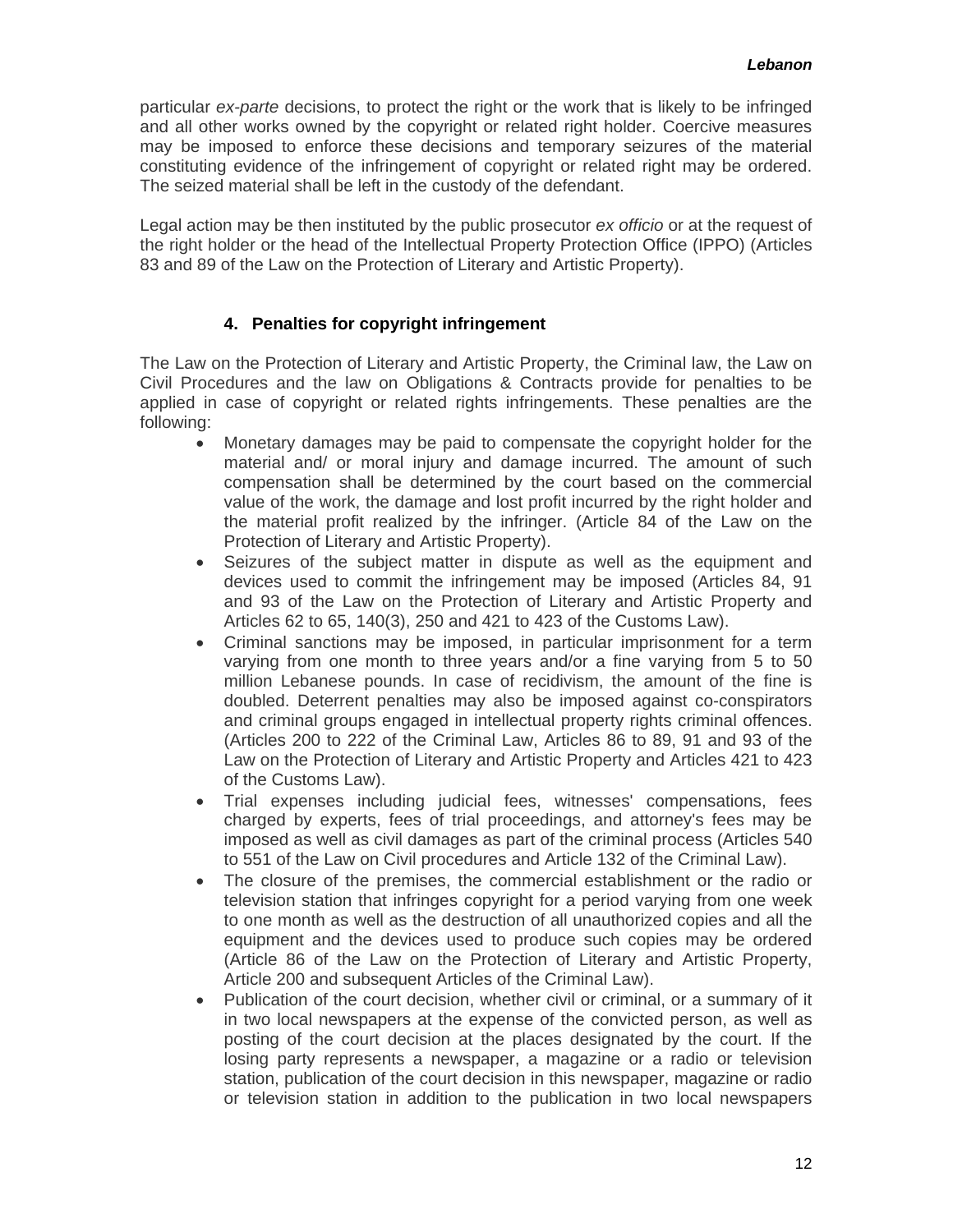(Article 97 of the Law on the Protection of Literary and Artistic Property and Article 721 of the Criminal Law).

<span id="page-12-0"></span>The aforementioned provisions apply also in the case of infringement of related rights/ neighboring rights.

#### **5. Requirements for foreign persons**

Foreign natural and legal persons shall enjoy the rights to take action in Lebanese courts on the same footing as Lebanese natural and legal persons (Article 7 of the Law on Civil Procedures).

If the claim relates to a misdemeanor or a violation, the plaintiff may not be represented by a lawyer. However, when the claim relates to a felony, then the plaintiff is required to be represented by a Lawyer member of the Lebanese BAR. In this case, the judge imposes on the foreigner a security or equivalent assurance.

Foreign natural and legal persons have direct access to customs and police officials.

As for claims submitted to the Intellectual Property Protection Office (IPPO) at the Ministry of Economy and Trade, foreign natural and legal persons may submit their claims without being represented by a local agent in copyright infringements cases only. However, in order to undertake penal proceedings within the 15 day period foreseen under the Law on the Protection of Literary and Artistic Property (Article 92), they have to be represented by a Lawyer Member of the Lebanese Bar (In the case of civil litigations: Articles 378, 379 and 655 of the Law on Civil Procedures and Article 61 of the Law on Lawyers Practice; In the case of criminal litigations: Articles 68, 155, 168, 170 and 217 of the Law on Criminal Procedures, and Articles 12 and 13 of the Law on the Protection of Literary and Artistic Property).

Foreign lawyers may defend cases before Lebanese courts provided that they had permission from the Head of the Lebanese Bar Association (Law on Legal Services No. 8 of 11 March 1970).

The aforementioned provisions apply also in the case of infringement of related rights/ neighboring rights.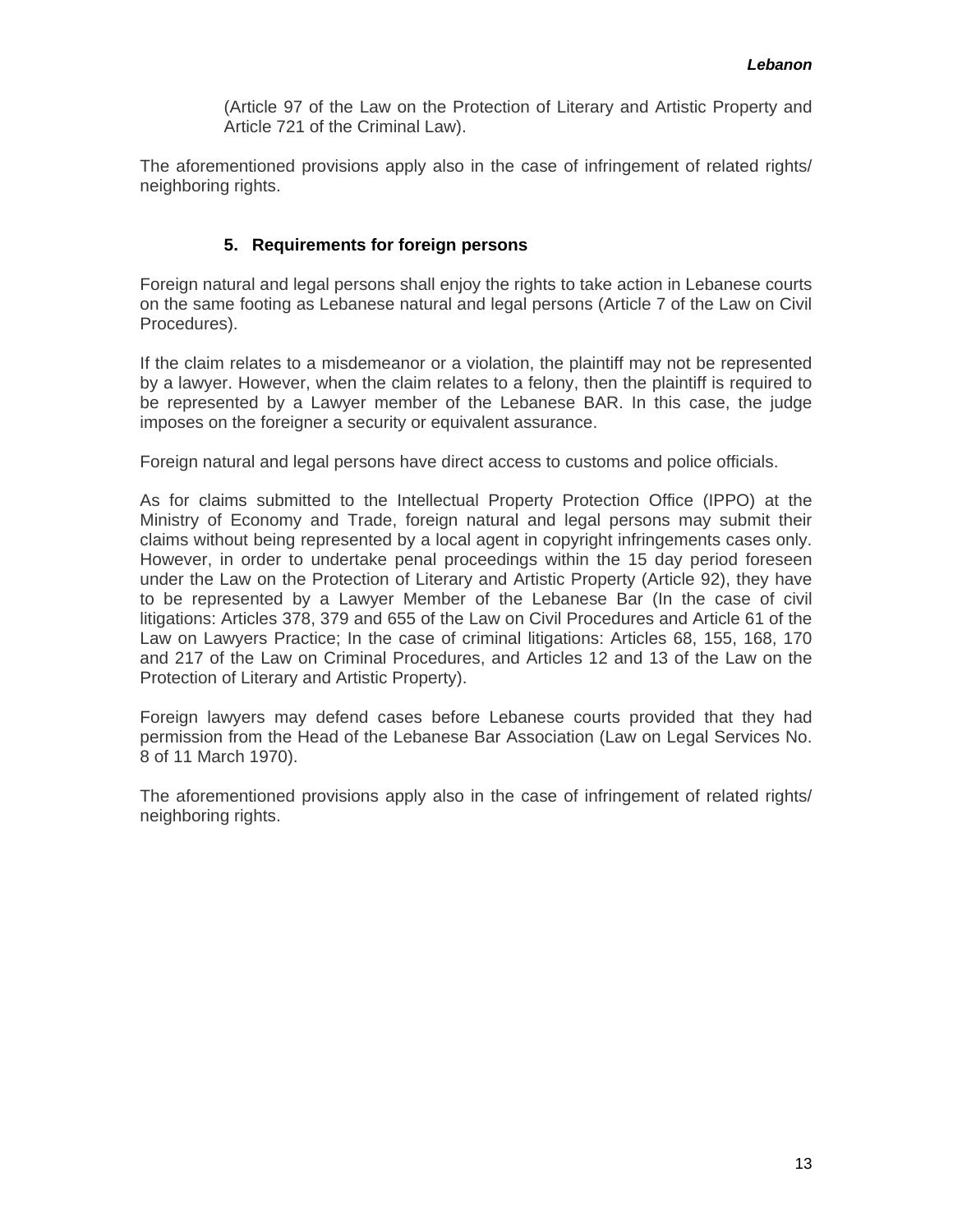# <span id="page-13-0"></span>**III. Enforcement**

### **1. Enforcement authorities**

#### **a) Authorities responsible for enforcing the copyright law**

The police, the public prosecutor, the judiciary, customs officials, and employees of the Intellectual Property Protection Office (IPPO) at the Ministry of Economy and Trade (MOET) sworn in to this effect, are the competent authorities responsible for enforcing the copyright law and combating piracy in Lebanon (Articles 89, 91 and 92 of the Law on the Protection of Literary and Artistic Property).

The specific authorities designated to combat piracy are, however, the sworn employees of the IPPO and the officers of the Police Unit for combating cyber-crimes established in March 2006 at the Internal Security Forces.

General prosecutors and the judiciary act under the authority of the Ministry of Justice, the police under the Ministry of Interior and customs officials under the Ministry of Finance.

The Ministry of Culture is responsible for monitoring the activities of Collective Management associations and companies and for establishing violations (Article 66 of the Law on the Protection of Literary and Artistic Property).

The aforementioned provisions apply also in the case of infringement of related rights/ neighboring rights.

#### **b) Enforcement bodies entitled to act** *ex-officio* **in copyright infringement cases**

Police, customs officers and IPPO's sworn-in employees are empowered, based on complaints or on their own initiative (*ex-officio*), to inspect suspected violators, take samples of products, and prepare reports of all sampling and inventorying to be used before the court which would handle the case. These employees shall perform their duties pursuant to an order or a mandate issued by the public prosecutor or the Intellectual Property Protection Office and they shall notify the IPPO of all violations of the provisions of the Law on the Protection of Literary and Artistic Property that come to their attention (Article 92 of the Law on the Protection of Literary and Artistic Property).

Sworn-in employees of the Intellectual Property Protection Office have police powers with regard to the implementation of the provisions of the Copyright Law (Articles 92 of the Law on the Protection of Literary and Artistic Property).

The police and customs are entitled to seize prohibited goods, *ex-officio* or at the request of right holders, wherever they are found. Customs officers may act *ex officio* at the borders and in the country in copyright infringement cases (Articles 62 to 65, 140(3), 197, 250, 421 to 423 of the Customs Law and Article 91 of the Law on the Protection of Literary and Artistic Property).

With regard to the foregoing violations, legal action may be instituted by the public prosecutor *ex-officio* or at the request of the person suffering damage or the head of the Intellectual Property Protection Office (Article 89 of the Law on the Protection of Literary and Artistic Property). Any judicial decision issued with regard to the foregoing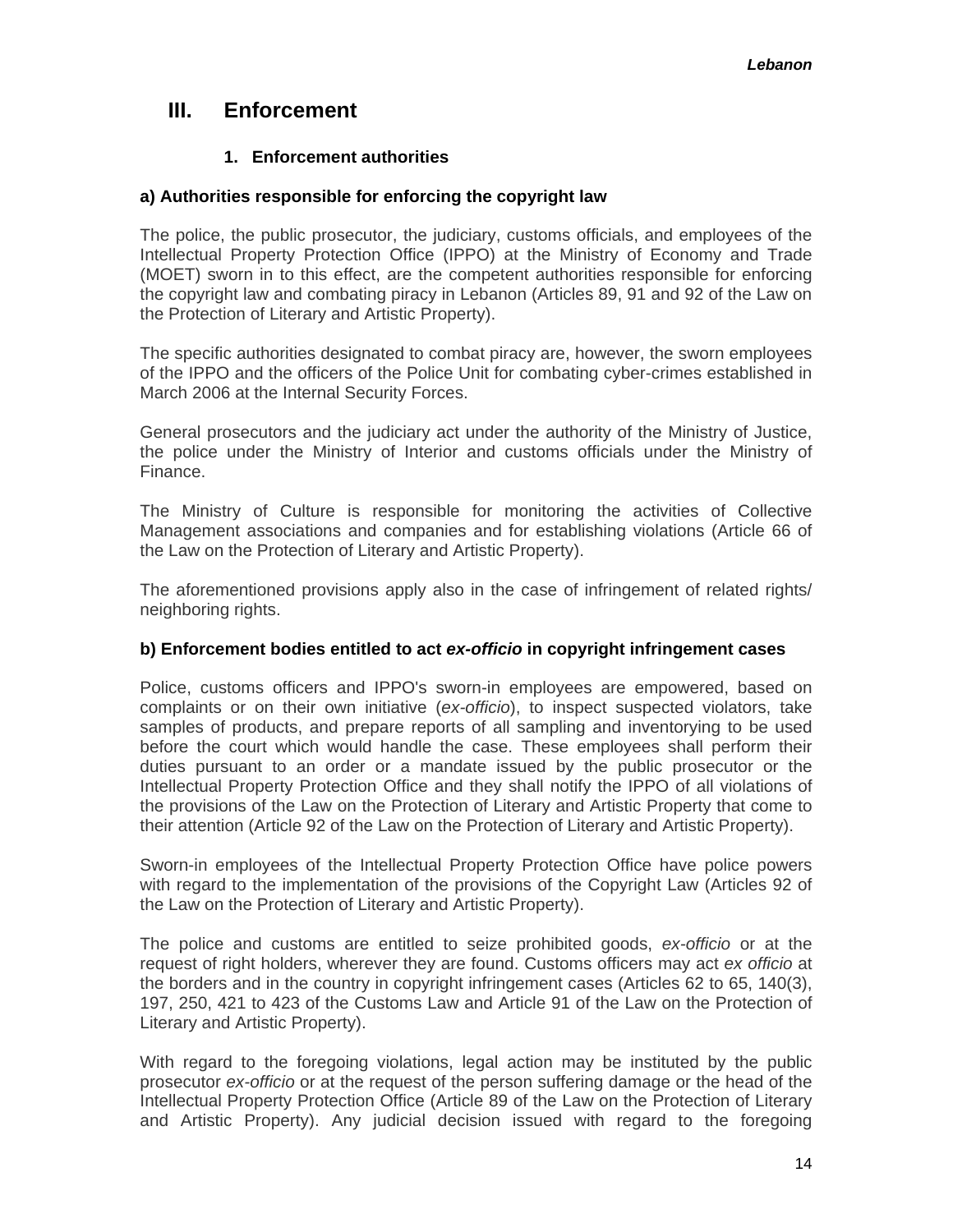<span id="page-14-0"></span>infringements shall be communicated by the court to the Intellectual Property Protection Office within 15 days of the date of the decision (Article 90 of the Law on the Protection of Literary and Artistic Property).

The aforementioned provisions apply also in the case of infringement of related rights/ neighboring rights.

#### **c) Courts dealing with copyright cases**

There are no specialized courts for copyright or intellectual property rights (IPR) in Lebanon. The competent courts are the ordinary courts (civil, criminal and administrative). The court having jurisdiction over civil remedies is the competent court of first instance in charge of civil cases. The court having jurisdiction over criminal offence is the competent court of first instance in charge of criminal cases.

In principle, in personal and movable rights cases (such as copyright cases), the competent court is that of the place where the defendant is resident. If the defendant is a natural person, it is the court of the place where he is domiciled or resident.

In cases related to legal persons (companies, institutions, and associations), the court that has jurisdiction over the case is the court where the headquarter is located. For major companies with several branches, the matter may be referred to the court in the place where one of these branches is located. If the place of residence or domicile of the defendant is not known, the competent court is the one in Beirut (Article 98 to 113 of the Law on Civil Procedures).

The courts having jurisdiction over copyright infringement cases at the borders are the ordinary courts in charge of civil cases. However, the customs administration should be in charge of setting the action in motion by submitting the proceeding of seizure to the Intellectual Property Protection Office at the Ministry of economy and trade charged with notifying the damaged party (Article 66 of the Customs Law).

The aforementioned provisions apply also in the case of infringement of related rights/ neighboring rights.

#### **2. Enforcement at the border**

The Customs is the Authority responsible for combating piracy at the borders. Customs officers may act *ex officio* at the borders and in the country in copyright infringement cases. They are entitled to seize prohibited goods, *ex-officio* or at the request of right holders, wherever they are found (Articles 59, 62 to 65, 140(3), 197, 250, 421 to 423 of the Customs Law and Article 91 of the Law on the Protection of Literary and Artistic Property).

Infringing or attempting to infringe intellectual property rights, including copyright, is dealt with under the Customs Law as importing or attempting to import prohibited goods without the submission of manifest or through smuggling and should be subject to penalties (Articles 59, 62 to 65 and 421 to 423 of the Customs Law).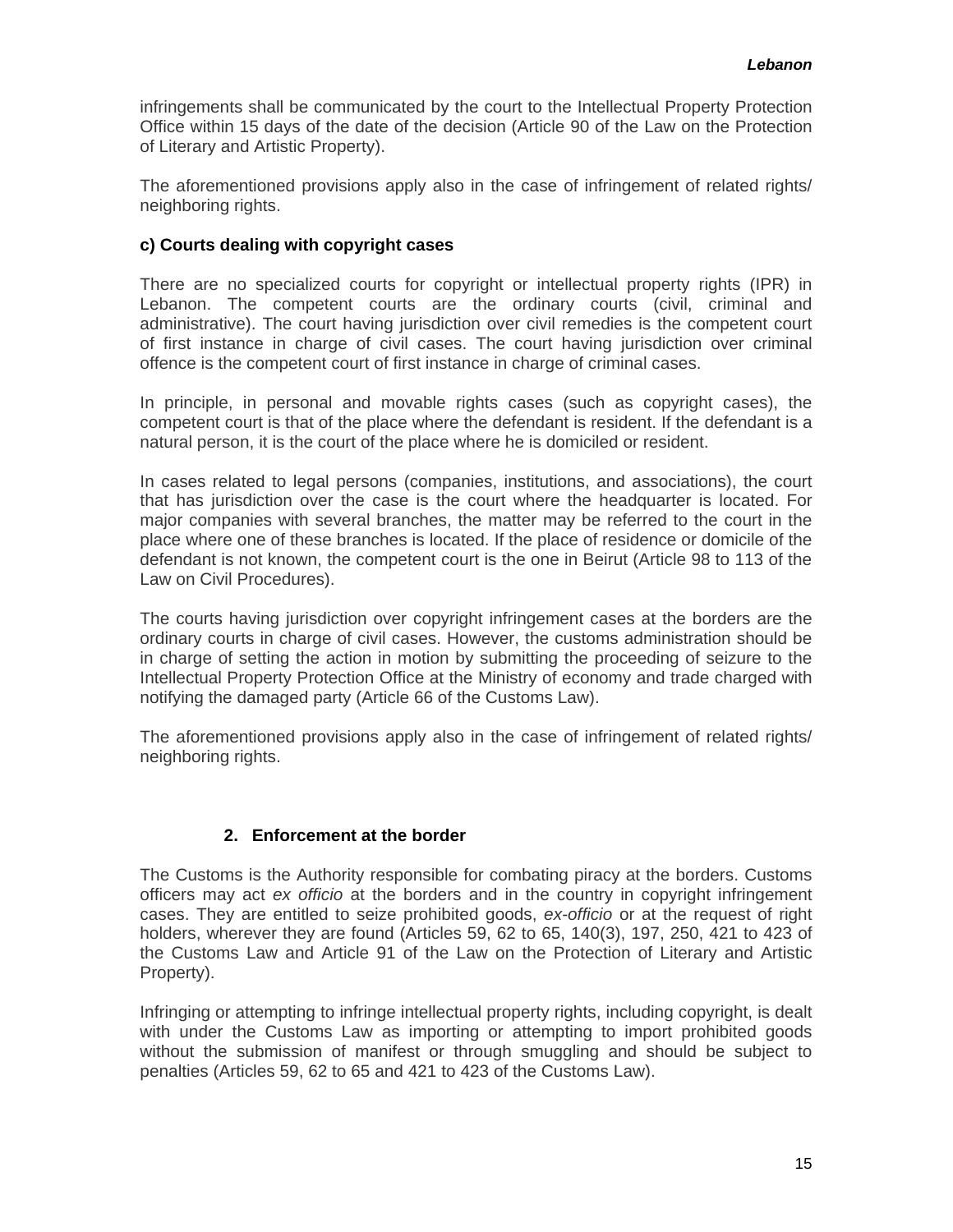<span id="page-15-0"></span>Customs may, on their own initiative, detain items which they suspect infringing copyright. Once the goods have been detained, a copy of the formal statement drawn up for that purpose shall be posted on the door of the customs house within 24 hours as of the closure of the proceedings (Article 369(11) of the Customs Law) and the administrative or judicial authority which issued the order shall be notified of the detention and shall in turn notify the applicant. The becoming of infringing goods shall be decided by the IPPO which may decide the destruction of the goods or any other mode of disposal (Article 66 of the Law on Customs).

Violations set forth in the customs law may be prosecuted and proved by all legal evidences even if such violations were not discovered inside or outside the customs territory or upon declaration of goods through customs manifests. For this purpose, information coming from foreign authorities, forfeiture proceedings and documents issued by the said authorities may be considered to be proofs of violations. Public prosecutors shall be in charge of the popular actions filed for the purpose of implementing criminal sanctions incurred from ordinary crimes committed concurrently with customs violations or relating to such violations. However, the customs administration shall be in charge of actions filed in order to apply duties and fines (Article 381 of the Customs Law).

Imports for personal use of a non-commercial quantity and new items and things acquired for personal use will not be detained by Customs (Articles 316 and 317 of the Customs Law).

The aforementioned provisions apply also in the case of infringement of related rights/ neighboring rights.

# **IV. Public Awareness**

# **1. Awareness campaigns and actions**

The Intellectual Property Protection Office (IPPO) actively promoted national awareness of IP concepts and laws by engaging a variety of audiences, including government agencies, representatives of the international community, private sector syndicates and trade groups including the legal and artistic communities, academics, students, and the general public through a series of seminars, university and school lectures, as well as visibility through print and broadcast media, including billboard advertisements, comprised a key part of the IPPO's communications campaign. Organized with the Lebanese Youth Shadow Government, the Ministry of Economy and Trade also offered a summer internship focused on IP and consumer protection. Approximately 100 students from universities around the country participated.

# **2. Promotion of legal exploitation**

The Ministry of Economy and Trade (MOET) in collaboration with the private sector, the World Intellectual Property Organization (WIPO) is working on many programs (Awareness campaign) targeting the "Public" in order to forge an intellectual property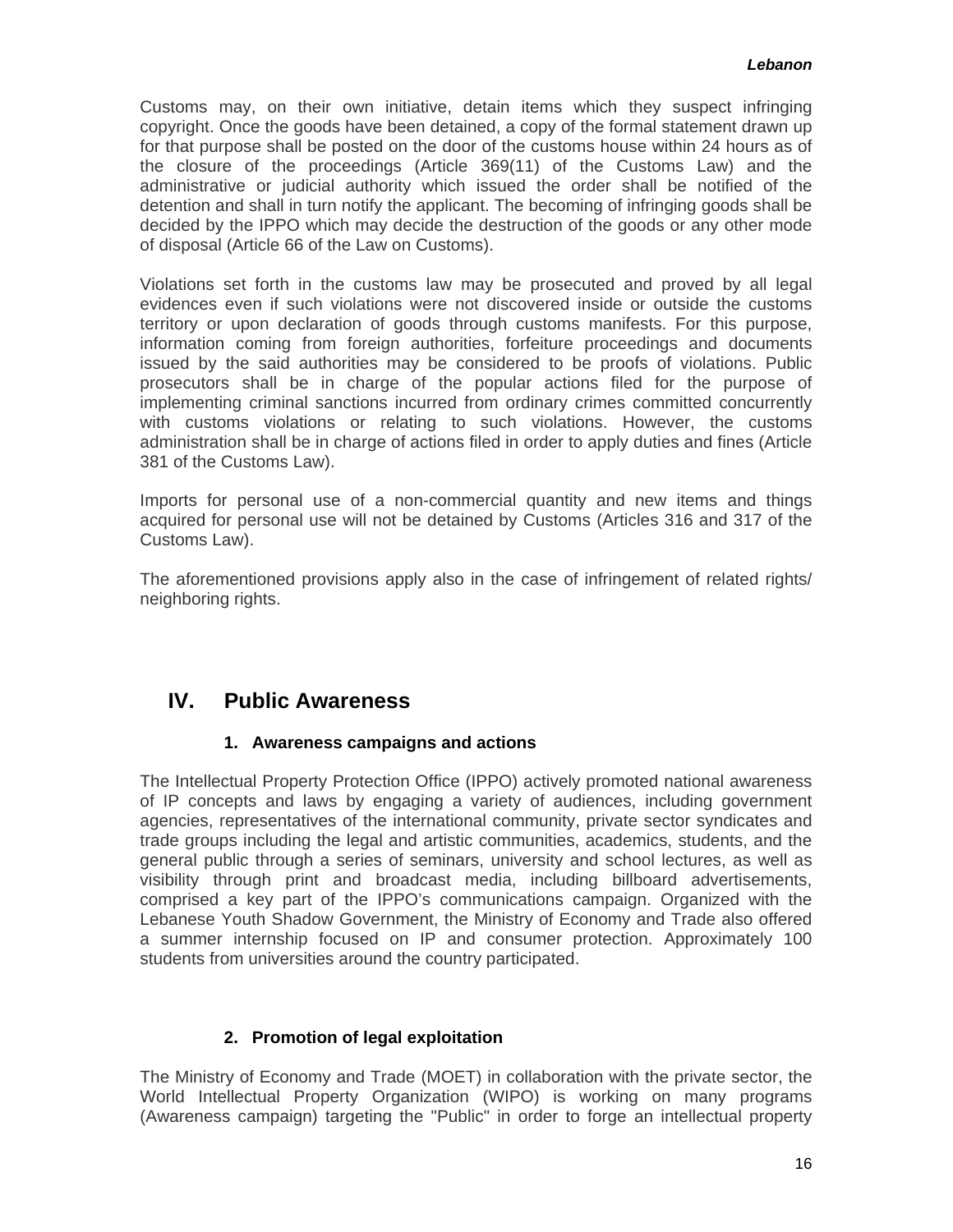<span id="page-16-0"></span>culture in Lebanon and to promote the awareness and understanding of the legal aspects of intellectual property rights among the " Public " and specific target audiences, such as small businesses, artists, students, etc. In particular, a media campaign has been launched in 2007 including three video clips aiming at raising awareness about the protection of pharmaceuticals, musical industry and computer programs. The video clips were shown on eight local TV stations for a period of 2 months.

#### **3. Associations and organizations with awareness-raising purpose**

• ICC-Lebanon Commission on Intellectual Property

The intellectual property policy of the International Chamber of Commerce (ICC) is formulated by its Commission on Intellectual Property, which gathers over 300 business executives and private practitioners from 50 countries. The commission identifies key intellectual property issues facing the international business community and contributes the business voice to debates to resolve these. It also works to raise awareness of intellectual property by initiatives such as its annual *Roadmap on Current and Emerging IP Issues for Business and other publications*. The Commission on Intellectual Property meets twice each year in plenary, but carries out work constantly throughout the year in issue-specific task forces. The Commission also works closely with intergovernmental organizations involved in intellectual property policy-making, such as the World Trade Organization (WTO) and the World Intellectual Property Organization (WIPO) where ICC has observer status.<http://www.iccwbo.org/policy/ip/id2465/index.html>

• Brand Protection Group

Brand Protection Group – BPG Lebanon is an association of leading local, regional, and international manufacturers and distributors that joined efforts in March 2003 to fight counterfeit products in Lebanon and the Levant region. With offices in Lebanon, Jordan, Syria, Egypt and Yemen, BPG has launched media campaigns and cooperated closely with local governments to stop the spread of the counterfeit industry and protect the consumer's rights in society.<http://www.brandprotectiongroup.org/>

• Lebanese Intellectual Property Association

The Lebanese Intellectual Property Association (LIPA) is a Lebanese non-profit organization that was founded in 2004 to raise awareness on IP issues and combat piracy and counterfeit. LIPA works alongside international NGO's, the Lebanese Government and the private sector. Its board consists of members from different legal and professional backgrounds (lawyers, judges, publishers, artists, etc…). <http://www.lipa-lb.com/english/>

• Police Unit for combating cyber-crimes

The police unit for combating cyber-crimes and enforcing intellectual property rights was formed by the Judicial Police at the Internal Security Forces within the special criminal investigation section. The Unit started to operate on 13/3/2006.

• Intellectual Property Right Committee at the CCIAB

The Intellectual Property Rights (IPR) Committee at the Chamber of Commerce, Industry and Agriculture of Beirut and Mount Lebanon was established in 2006. The Committee's top priority is to disseminate an adequate IPR culture and to educate not only the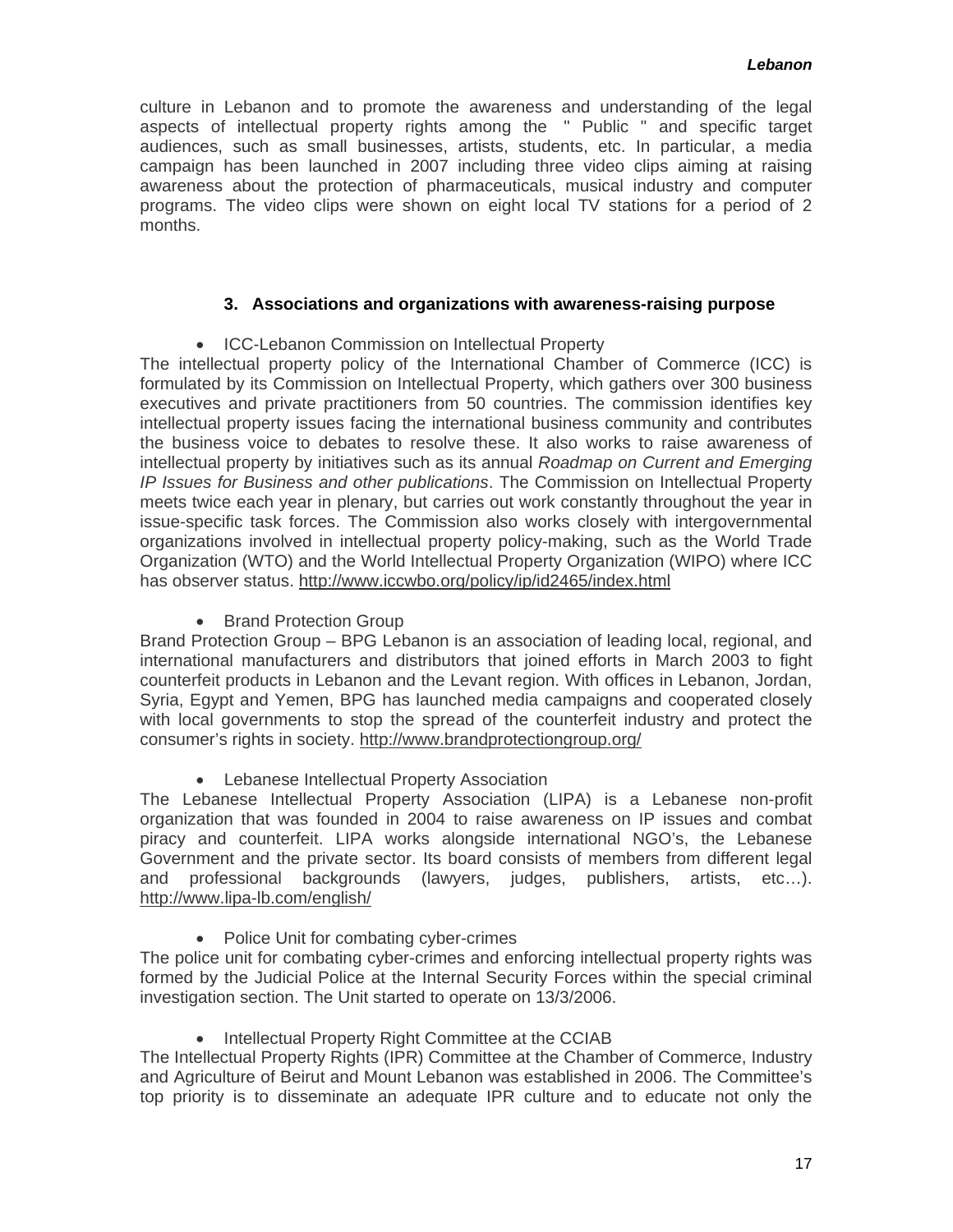<span id="page-17-0"></span>stakeholders, but also a wider public base, on IPR-related issues. The committee acts as the private sector's interlocutor, in IPR issues, before the concerned public bodies.

#### • National Committee for Intellectual Property Rights in Lebanon

The National Committee for Intellectual Property Rights (IPR) in Lebanon was established in 2006. The main objective of the National Committee is to raise awareness about the importance of IPR through different activities including celebrating the World Intellectual Property Day. The National Committee for IPR includes representatives from the Ministry of Economy & Trade, World Intellectual Property Organisation (WIPO), The Lebanese Intellectual Property Association (LIPA), The American University of Beirut (AUB), The Professional Computer Association (PCA), American Lebanese Chamber of Commerce (AmCham-Lebanon), Association of Lebanese Inventors, IPR Committee at the Lebanese Chamber of Commerce and Industry (BCCI) in Beirut and Mount Lebanon, Intellectual Property Rights Committee at the International Chamber of Commerce (ICC), Syndicate of Information Technology Merchants (SITM), Business Software Alliance (BSA), Press Club and Sader Press.

#### • Saba & Co. Intellectual Property

Saba is one of the longest-established and most renowned intellectual property firm in the Arab world. Saba is active in all areas of prosecution, registration, and enforcement of intellectual property rights and provides the full range of related legal and paralegal services. On the enforcement front, the firm's expertise extends to all areas of intellectual property, including trademark infringement, unfair competition, misleading practices, as well as similar actions. Saba coordinates with private investigators and government enforcement agencies to obtain evidence on infringing use; conducts civil litigation against infringers; provides technical expertise to consumer advocacy groups to highlight the social costs of counterfeit commerce; and works with government enforcement agencies to prosecute and take administrative action against infringers. Also, Saba strongly believes that the key to a successful anti-piracy/anti-counterfeit policy lies in effective border measures and the proactive support of the local law enforcement agencies. As such, Saba continuously works with the government authorities concerned in the countries of the region to prompt them to tighten the laws on counterfeiting. Saba is also a founding member of the local chapters of the Brand Protection Group for Lebanon, Jordan, Syria, and GCC and Yemen. <http://www.sabaip.com/index.aspx>

• Arab Society for Intellectual Property

The Arab Society for Intellectual Property (ASIP) is a specialized Arab professional body which was established in 1987. ASIP aims at promoting and developing intellectual property protection in the Arab world, through the encouragement of the development and modernization of IP systems and the laws and regulations that govern them. ASIP is dedicated to the building of capacities and expertise among IP professionals and practitioners as well as enhancing awareness among the general public through the utilization of a number of tools in order to successfully achieve its objectives, by holding education programs, conferences, and seminars, research projects and studies. <http://www.aspip.org/Default.aspx?&lang=en>

#### **4. Best practices**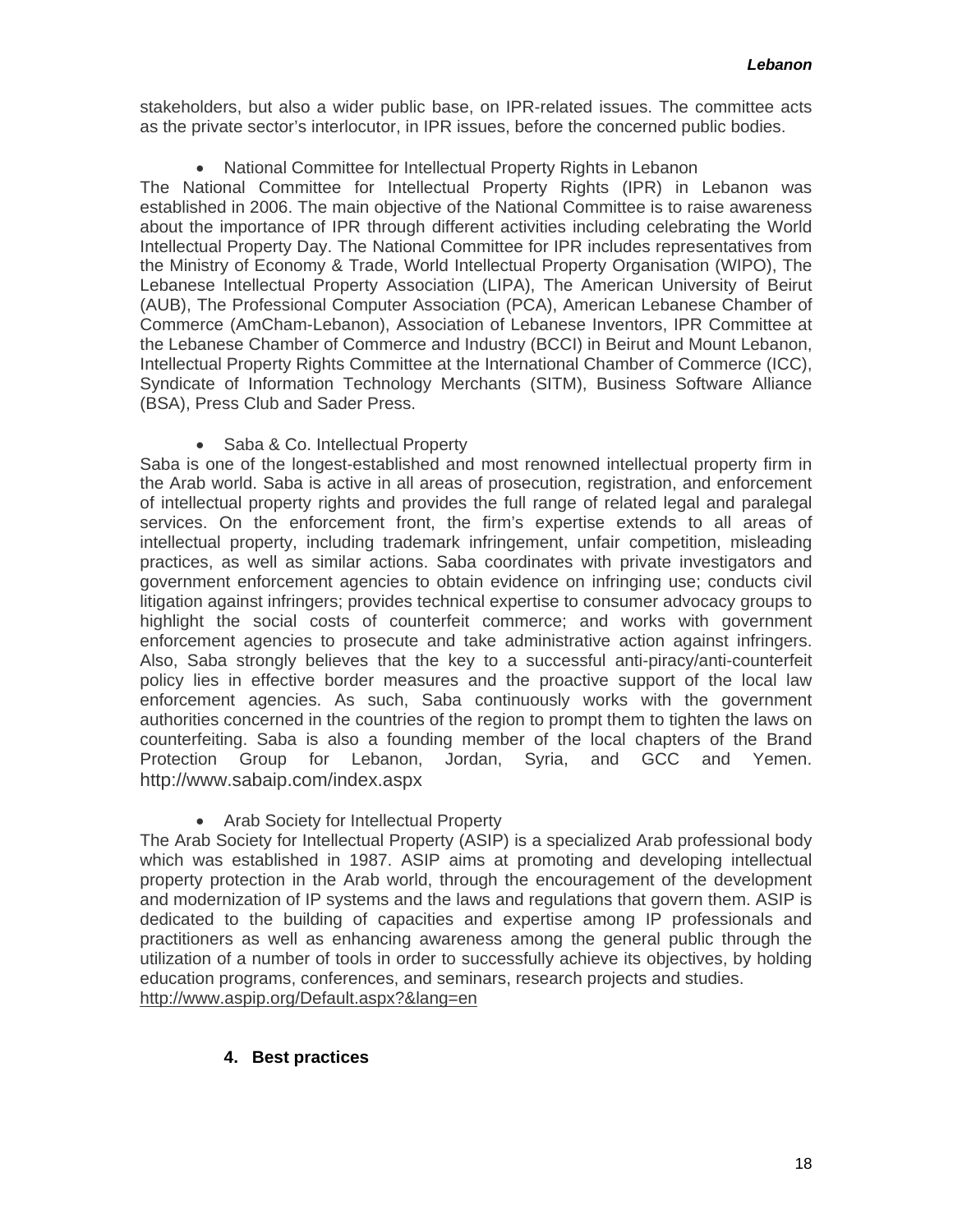# <span id="page-18-0"></span>**V. Capacity-building**

# **1. Training**

The Ministry of Economy and Trade in collaboration with the USPTO, WIPO, EFTA and the EU, is preparing workshops and seminars for the staff of the Intellectual Property Protection Office (IPPO) on the importance of IPR protection; and individual and training programs on the execution and administration of new laws and treaties.

# **2. Establishment of specialized units and intersectoral groups**

In March 2007, a committee has been formed by a Ministerial decision, No. 66 dated 7/3/2008, to coordinate all activities related to Intellectual Property.

# **3. Best practices**

In May 2004, MOET organized an IP week in cooperation with the USAID. The training covered trademarks, copyright, patents and industrial designs. Daily workshops were followed by roundtable discussions involving prominent IP stakeholders in the panel.

In April 2005, MOET carried out a campaign in 20 schools, outreaching more than 1500 students, by delivering comic strips on IP using WIPO communication materials.

In October 2005, MOET hosted a conference on cable transmission concern, highlighting the respective viewpoints of rights holders on one hand, and illegal cable operators on the other. This initiative can be considered as the starting point of a muchneeded dialogue on the issue of cable piracy between all parties involved.

In April 2006, MOET organised a free-to-all celebration of World Intellectual Property Day at the American University of Beirut, targeted at youth university groups and built around a clear call for action: "Help us improve public understanding of and respect for Creativity & Innovation".

Lebanon is making progress in the fight against piracy. The Cyber Crime and Intellectual Property Rights Bureau (CCIPRB), the Customs and the IPPO have been active in trying to crack down on copyright infringers. Lebanese authorities destroyed more than 40 0000 CDs and DVDs during 2007, in different places and for four times under the watchful eyes of officials from different Ministries, Media, and the Business Software Alliance (BSA), and other concerned entities. On May 29, 2008, over 100 000 pirated CDs and DVDs valued at 5 million dollars were destroyed.

# **VI. Other**

# **1. TPM/DRM**

The Lebanese Laws do not provide for Technological Protection Measures (TPM). However, the new amendments to the Law on the Protection of Literary and Artistic Property will include such provisions in particular the following: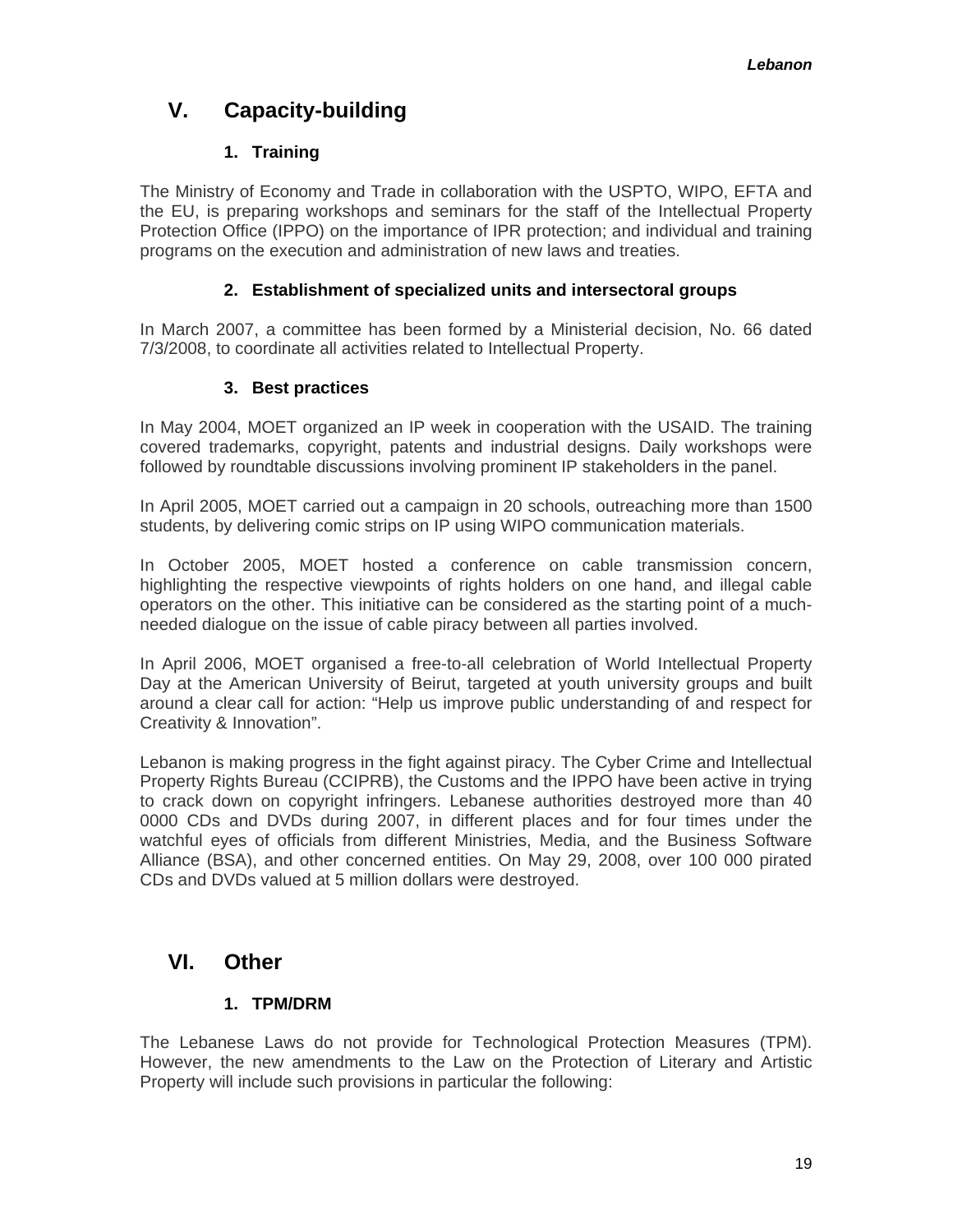- <span id="page-19-0"></span> A definition of TPM designed in line with the definitions as found in the WIPO Internet treaties (WCT and WPPT) as well as the European Directive on the Information Society.
- A new Article aiming at implementing WCT and WPPT provisions related to obligations concerning technical measures (Articles 11 of WCT and 18 of WPPT).
- A new Article allowing for technical measure to be circumvented by a user of work or other subject matter protected, for the purpose of taking advantage of an exception.

#### **2. Licensing Schemes**

- **3. Optical Discs**
- **4. Hotlines**

#### **5. Relevant contacts and links**

#### *Government Agencies*

#### **Intellectual Property Protection Office**

Ministry of Economy and Trade (Supervisory Ministry) Lazarieh Building, Block 02A, 4th fl., Down Town Beirut- Lebanon Tel: +961 1 982370 Fax: +961 1 982369 Email: sfaour@economy.gov.lb Website: [www.economy.gov.lb](http://www.economy.gov.lb/)

#### **Police Office for Combating Cyber-Crimes & Enforcing Intellectual Property Rights**

Internal Security Forces Judicial Police Unit - Special Criminal Investigation Section Boulevard Kamil Chamoun , Joseph Daher baracks Beirut- Lebanon Tel: +961 1 289109 Fax: +961 1 289054 Email: elie.bitar@isf.gov.lb

#### **Collective Management**

Ministry of Culture General Directorate of Culture Hamra, Hatab Bldg, Facing Hotel Bristol Beirut, Lebanon Tel: +961 1 744250 Website: <http://www.culture.gov.lb/>

#### **Customs**

General Directorate of Customs The Registrar (Diwan) Riad Solh Street, Down Town Beirut, Lebanon Tel: +961 1 980064